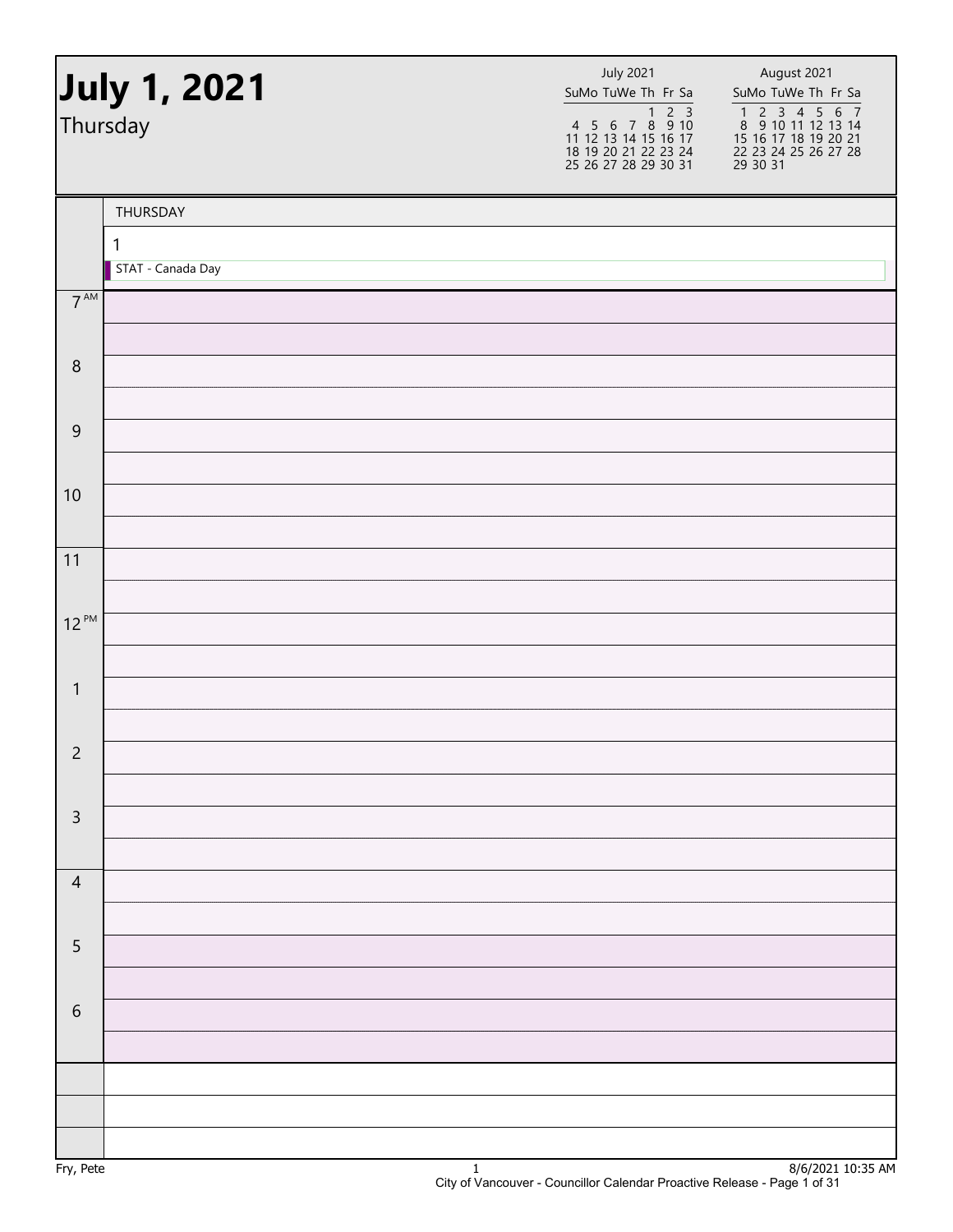| Friday          | July 2, 2021   | <b>July 2021</b><br>SuMo TuWe Th Fr Sa | August 2021<br>SuMo TuWe Th Fr Sa<br>1 2 3 4 5 6 7<br>8 9 10 11 12 13 14<br>15 16 17 18 19 20 21<br>22 23 24 25 26 27 28<br>29 30 31 |
|-----------------|----------------|----------------------------------------|--------------------------------------------------------------------------------------------------------------------------------------|
|                 | <b>FRIDAY</b>  |                                        |                                                                                                                                      |
|                 | $\overline{c}$ |                                        |                                                                                                                                      |
| $7^{\text{AM}}$ |                |                                        |                                                                                                                                      |
|                 |                |                                        |                                                                                                                                      |
| $\,8\,$         |                |                                        |                                                                                                                                      |
| $\overline{9}$  |                |                                        |                                                                                                                                      |
|                 |                |                                        |                                                                                                                                      |
| 10              |                |                                        |                                                                                                                                      |
|                 |                |                                        |                                                                                                                                      |
| 11              |                |                                        |                                                                                                                                      |
|                 |                |                                        |                                                                                                                                      |
| $12^{PM}$       |                |                                        |                                                                                                                                      |
| $\mathbf{1}$    |                |                                        |                                                                                                                                      |
|                 |                |                                        |                                                                                                                                      |
| $\overline{c}$  |                |                                        |                                                                                                                                      |
|                 |                |                                        |                                                                                                                                      |
| $\mathsf{3}$    |                |                                        |                                                                                                                                      |
|                 |                |                                        |                                                                                                                                      |
| $\overline{4}$  |                |                                        |                                                                                                                                      |
| $\sqrt{5}$      |                |                                        |                                                                                                                                      |
|                 |                |                                        |                                                                                                                                      |
| $\sqrt{6}$      |                |                                        |                                                                                                                                      |
|                 |                |                                        |                                                                                                                                      |
|                 |                |                                        |                                                                                                                                      |
|                 |                |                                        |                                                                                                                                      |
|                 |                |                                        |                                                                                                                                      |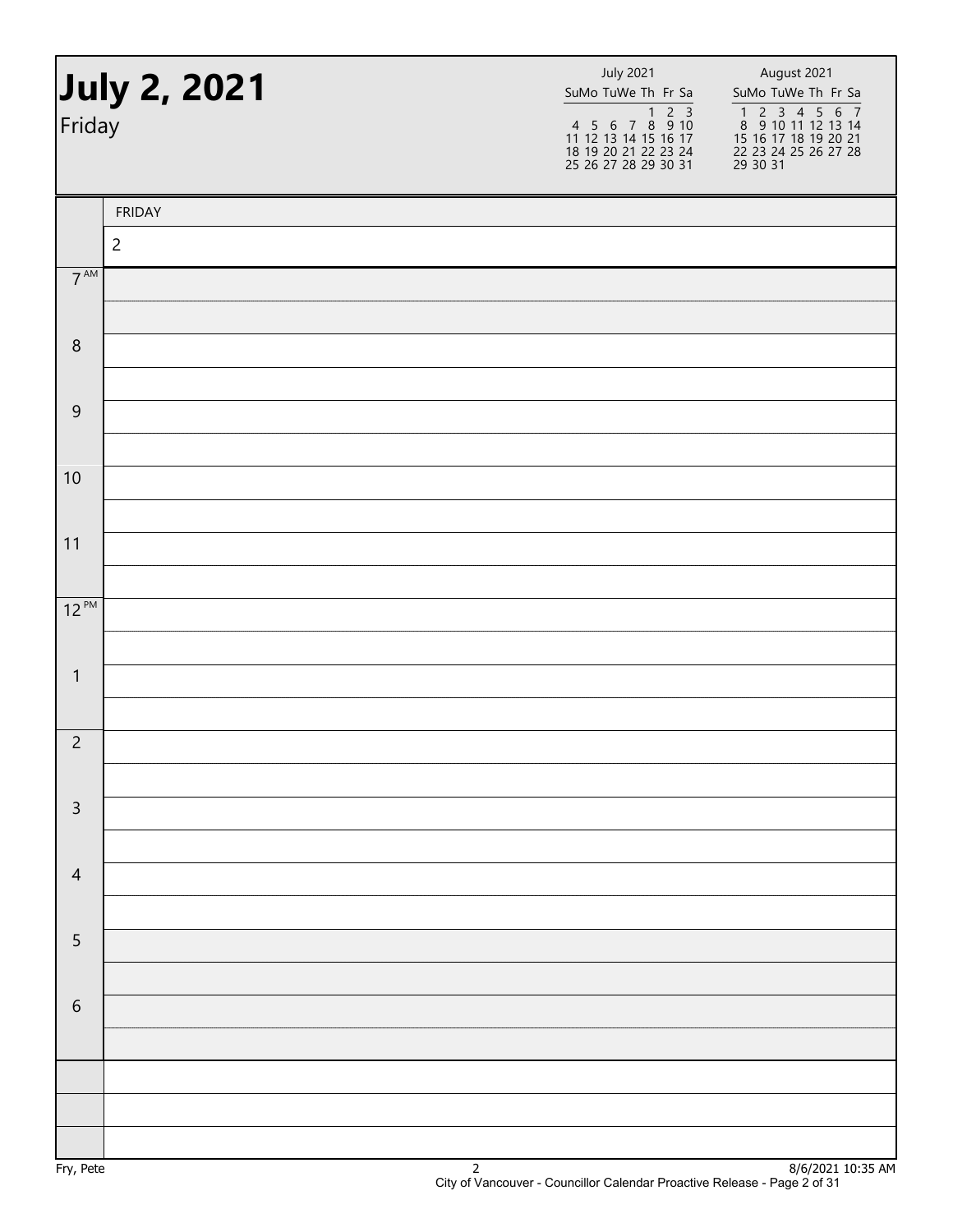| July 3, 2021<br>Saturday |             | <b>July 2021</b><br>SuMo TuWe Th Fr Sa<br>1 2 3<br>4 5 6 7 8 9 10<br>11 12 13 14 15 16 17<br>18 19 20 21 22 23 24<br>25 26 27 28 29 30 31 | August 2021<br>SuMo TuWe Th Fr Sa<br>1 2 3 4 5 6 7<br>8 9 10 11 12 13 14<br>15 16 17 18 19 20 21<br>22 23 24 25 26 27 28<br>29 30 31 |
|--------------------------|-------------|-------------------------------------------------------------------------------------------------------------------------------------------|--------------------------------------------------------------------------------------------------------------------------------------|
|                          | SATURDAY    |                                                                                                                                           |                                                                                                                                      |
|                          | $\mathsf 3$ |                                                                                                                                           |                                                                                                                                      |
| $7^{\text{AM}}$          |             |                                                                                                                                           |                                                                                                                                      |
| $\, 8$                   |             |                                                                                                                                           |                                                                                                                                      |
|                          |             |                                                                                                                                           |                                                                                                                                      |
| $\overline{9}$           |             |                                                                                                                                           |                                                                                                                                      |
|                          |             |                                                                                                                                           |                                                                                                                                      |
| 10                       |             |                                                                                                                                           |                                                                                                                                      |
| 11                       |             |                                                                                                                                           |                                                                                                                                      |
|                          |             |                                                                                                                                           |                                                                                                                                      |
| $12^{PM}$                |             |                                                                                                                                           |                                                                                                                                      |
| $\mathbf{1}$             |             |                                                                                                                                           |                                                                                                                                      |
|                          |             |                                                                                                                                           |                                                                                                                                      |
| $\overline{c}$           |             |                                                                                                                                           |                                                                                                                                      |
|                          |             |                                                                                                                                           |                                                                                                                                      |
| $\mathsf{3}$             |             |                                                                                                                                           |                                                                                                                                      |
| $\overline{4}$           |             |                                                                                                                                           |                                                                                                                                      |
|                          |             |                                                                                                                                           |                                                                                                                                      |
| $\overline{5}$           |             |                                                                                                                                           |                                                                                                                                      |
|                          |             |                                                                                                                                           |                                                                                                                                      |
| $\sqrt{6}$               |             |                                                                                                                                           |                                                                                                                                      |
|                          |             |                                                                                                                                           |                                                                                                                                      |
|                          |             |                                                                                                                                           |                                                                                                                                      |
|                          |             |                                                                                                                                           |                                                                                                                                      |
|                          |             |                                                                                                                                           |                                                                                                                                      |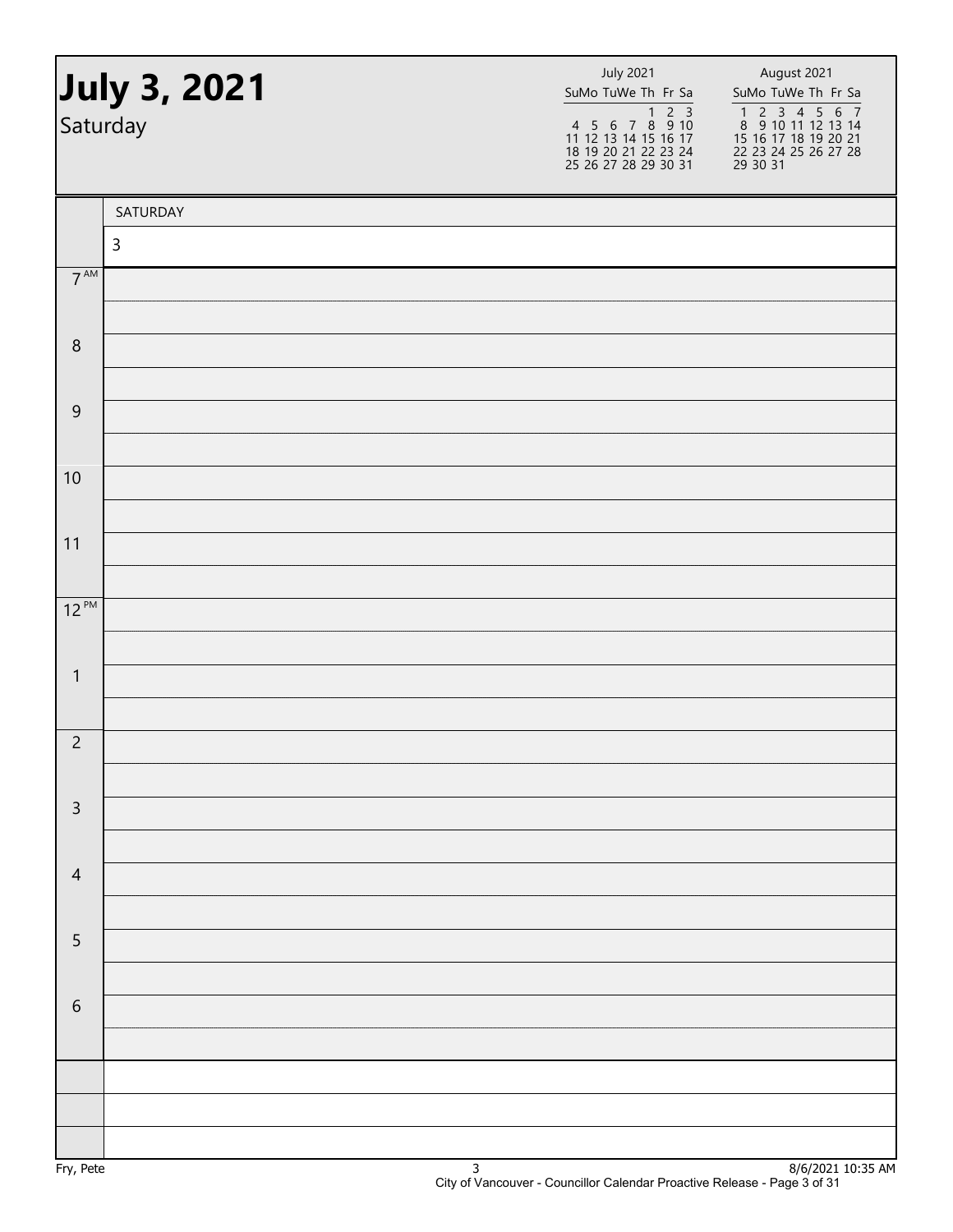| Sunday          | July 4, 2021   | <b>July 2021</b><br>SuMo TuWe Th Fr Sa | August 2021<br>SuMo TuWe Th Fr Sa<br>1 2 3 4 5 6 7<br>8 9 10 11 12 13 14<br>15 16 17 18 19 20 21<br>22 23 24 25 26 27 28<br>$\overline{29}$ $\overline{30}$ $\overline{31}$ |
|-----------------|----------------|----------------------------------------|-----------------------------------------------------------------------------------------------------------------------------------------------------------------------------|
|                 | SUNDAY         |                                        |                                                                                                                                                                             |
|                 | $\overline{4}$ |                                        |                                                                                                                                                                             |
| $7^{\text{AM}}$ |                |                                        |                                                                                                                                                                             |
| $\,8\,$         |                |                                        |                                                                                                                                                                             |
|                 |                |                                        |                                                                                                                                                                             |
| $\mathsf 9$     |                |                                        |                                                                                                                                                                             |
|                 |                |                                        |                                                                                                                                                                             |
| 10              |                |                                        |                                                                                                                                                                             |
| 11              |                |                                        |                                                                                                                                                                             |
|                 |                |                                        |                                                                                                                                                                             |
| $12^{PM}$       |                |                                        |                                                                                                                                                                             |
| $\mathbf{1}$    |                |                                        |                                                                                                                                                                             |
|                 |                |                                        |                                                                                                                                                                             |
| $\overline{c}$  |                |                                        |                                                                                                                                                                             |
|                 |                |                                        |                                                                                                                                                                             |
| $\mathsf 3$     |                |                                        |                                                                                                                                                                             |
| $\overline{4}$  |                |                                        |                                                                                                                                                                             |
|                 |                |                                        |                                                                                                                                                                             |
| $\sqrt{5}$      |                |                                        |                                                                                                                                                                             |
|                 |                |                                        |                                                                                                                                                                             |
| $\,$ 6 $\,$     |                |                                        |                                                                                                                                                                             |
|                 |                |                                        |                                                                                                                                                                             |
|                 |                |                                        |                                                                                                                                                                             |
|                 |                |                                        |                                                                                                                                                                             |
|                 |                |                                        |                                                                                                                                                                             |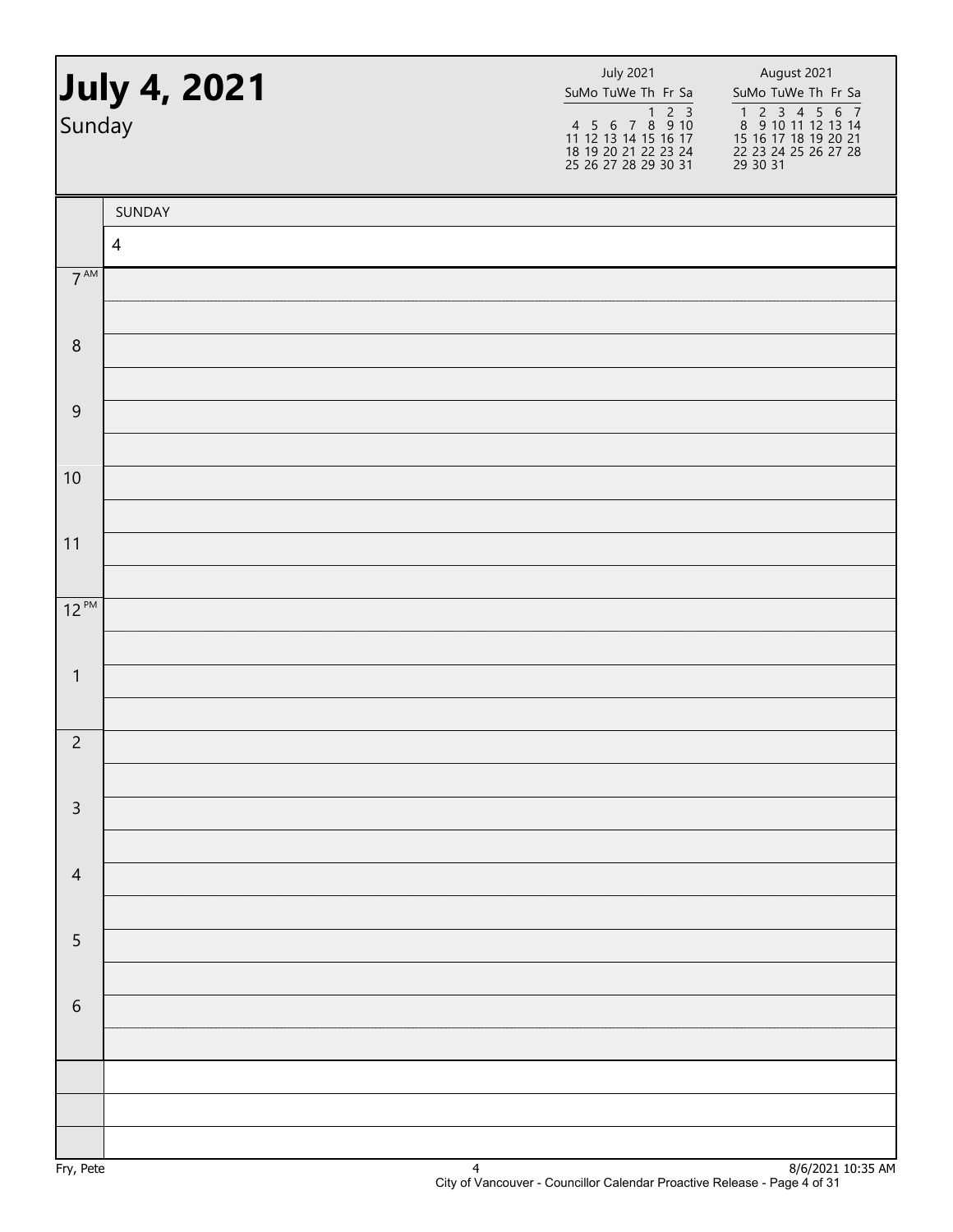|                 | <b>July 5, 2021</b>                                                                                                      | <b>July 2021</b><br>SuMo TuWe Th Fr Sa                                                                       | August 2021<br>SuMo TuWe Th Fr Sa                                                               |
|-----------------|--------------------------------------------------------------------------------------------------------------------------|--------------------------------------------------------------------------------------------------------------|-------------------------------------------------------------------------------------------------|
| Monday          |                                                                                                                          | $\overline{1}$ 2 3<br>4 5 6 7 8 9 10<br>11 12 13 14 15 16 17<br>18 19 20 21 22 23 24<br>25 26 27 28 29 30 31 | 1 2 3 4 5 6 7<br>8 9 10 11 12 13 14<br>15 16 17 18 19 20 21<br>22 23 24 25 26 27 28<br>29 30 31 |
|                 | <b>MONDAY</b>                                                                                                            |                                                                                                              |                                                                                                 |
|                 | 5                                                                                                                        |                                                                                                              |                                                                                                 |
|                 | PLEASE RESTART COMPUTER TODAY: To Prepare for Tomorrow's Council Meeting                                                 |                                                                                                              | ♦                                                                                               |
| 7 <sup>AM</sup> | Submit Draft Motion for Staff Feedback by 5pm for July 20th Council (See Link Below) - Councillor's Meeting Calendar     |                                                                                                              |                                                                                                 |
|                 |                                                                                                                          |                                                                                                              |                                                                                                 |
|                 |                                                                                                                          |                                                                                                              |                                                                                                 |
| 8               |                                                                                                                          |                                                                                                              |                                                                                                 |
|                 | [EXT] Updated invitation: Caucus to Caucus BC Greens @ Monthly from 9am to 9:30am on the first Monday (PDT) (pete.fry@va |                                                                                                              |                                                                                                 |
| 9               |                                                                                                                          |                                                                                                              |                                                                                                 |
| 10              | [EXT] Updated invitation: Council Caucus @ Weekly from 10am to 12pm on Monday (PDT) (pete.fry@vancouver.ca)              |                                                                                                              |                                                                                                 |
|                 | s.22(1)                                                                                                                  |                                                                                                              |                                                                                                 |
| 11              |                                                                                                                          |                                                                                                              |                                                                                                 |
|                 |                                                                                                                          |                                                                                                              |                                                                                                 |
| $12^{PM}$       |                                                                                                                          |                                                                                                              |                                                                                                 |
|                 |                                                                                                                          |                                                                                                              |                                                                                                 |
| $\mathbf{1}$    | Thom Armstrong/Michael Wiebe/Rebecca Bligh/Sarah Kirby-Yung/Adriane Carr                                                 |                                                                                                              |                                                                                                 |
|                 | Webex - See Below<br>Fry, Pete                                                                                           |                                                                                                              |                                                                                                 |
| $\overline{c}$  |                                                                                                                          |                                                                                                              |                                                                                                 |
|                 |                                                                                                                          |                                                                                                              |                                                                                                 |
| 3               |                                                                                                                          |                                                                                                              |                                                                                                 |
|                 |                                                                                                                          |                                                                                                              |                                                                                                 |
| $\overline{4}$  |                                                                                                                          |                                                                                                              |                                                                                                 |
|                 |                                                                                                                          |                                                                                                              |                                                                                                 |
| 5               |                                                                                                                          |                                                                                                              |                                                                                                 |
|                 |                                                                                                                          |                                                                                                              |                                                                                                 |
| 6               |                                                                                                                          |                                                                                                              |                                                                                                 |
|                 |                                                                                                                          |                                                                                                              |                                                                                                 |
|                 |                                                                                                                          |                                                                                                              |                                                                                                 |
|                 |                                                                                                                          |                                                                                                              |                                                                                                 |
|                 |                                                                                                                          |                                                                                                              |                                                                                                 |
| $EnI$ , $DoIc$  |                                                                                                                          |                                                                                                              | Q/Z/2021.10.2EAM                                                                                |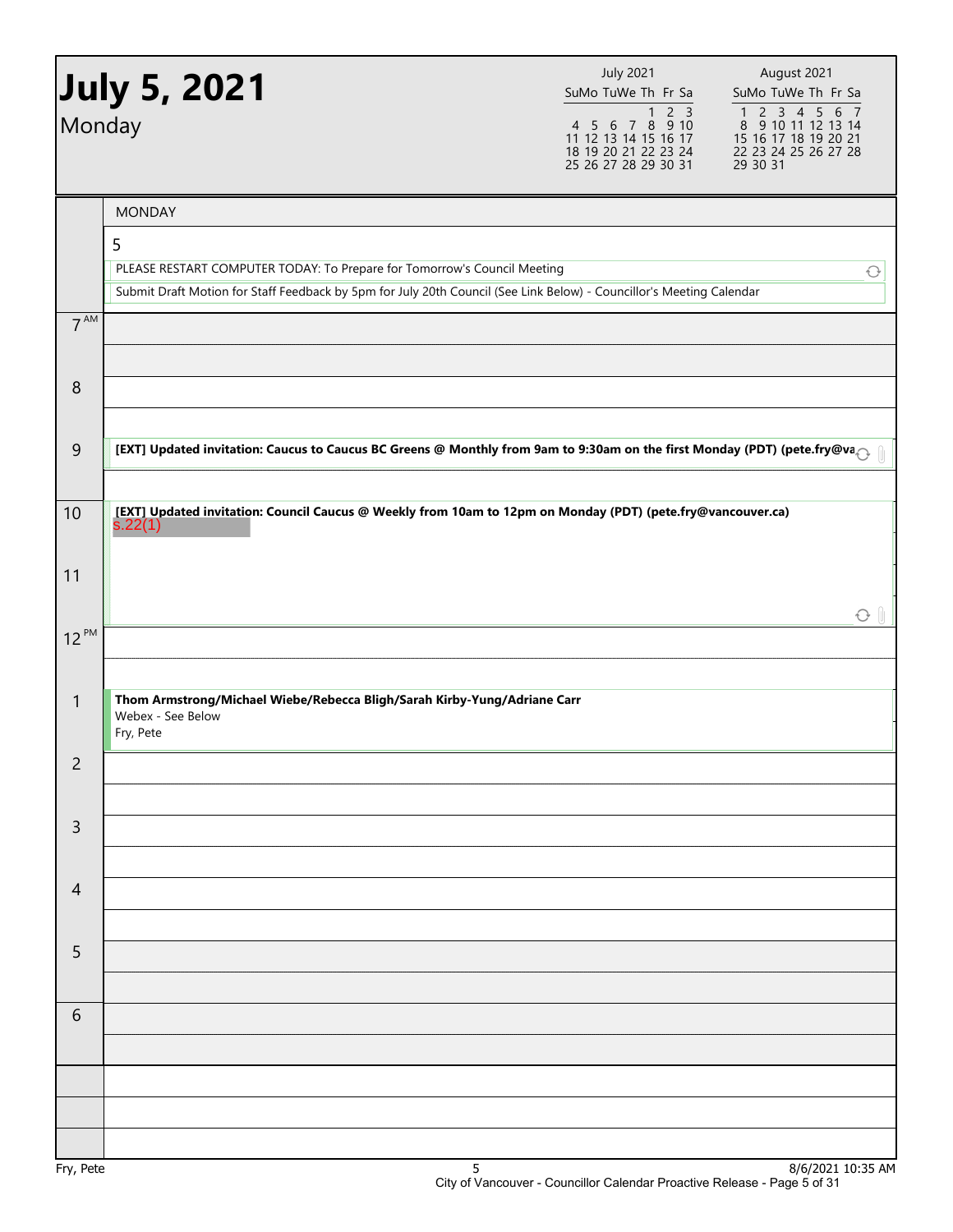| July 6, 2021<br>Tuesday |                                                                  | <b>July 2021</b><br>SuMo TuWe Th Fr Sa<br>4 5 6 7 8 9 10<br>11 12 13 14 15 16 17<br>18 19 20 21 22 23 24<br>25 26 27 28 29 30 31 | August 2021<br>SuMo TuWe Th Fr Sa<br>$\begin{array}{cccccc}\n1 & 2 & 3 & 4 & 5 & 6 & 7 \\ 8 & 9 & 10 & 11 & 12 & 13 & 14\n\end{array}$<br>15 16 17 18 19 20 21<br>22 23 24 25 26 27 28<br>29 30 31 |
|-------------------------|------------------------------------------------------------------|----------------------------------------------------------------------------------------------------------------------------------|----------------------------------------------------------------------------------------------------------------------------------------------------------------------------------------------------|
|                         | TUESDAY                                                          |                                                                                                                                  |                                                                                                                                                                                                    |
|                         | $6\,$                                                            |                                                                                                                                  |                                                                                                                                                                                                    |
| 7 <sup>AM</sup>         |                                                                  |                                                                                                                                  |                                                                                                                                                                                                    |
| $\,8\,$                 |                                                                  |                                                                                                                                  |                                                                                                                                                                                                    |
|                         |                                                                  |                                                                                                                                  |                                                                                                                                                                                                    |
| $\overline{9}$          | Discussion re Co-op Lease Renewal Methodology; Webex; Zaenke     | Council - July 6, 2021<br>Webex Online                                                                                           |                                                                                                                                                                                                    |
| 10                      |                                                                  | Burke, Teresita                                                                                                                  |                                                                                                                                                                                                    |
| 11                      |                                                                  |                                                                                                                                  |                                                                                                                                                                                                    |
| $12^{PM}$               | <b>Co-ops discussion</b><br>Webex<br>Fry, Pete                   |                                                                                                                                  |                                                                                                                                                                                                    |
| $\mathbf{1}$            | In Camera Meeting - July 6, 2021<br>WebEx Online<br>Choi, Rowena |                                                                                                                                  |                                                                                                                                                                                                    |
| $\overline{c}$          |                                                                  |                                                                                                                                  |                                                                                                                                                                                                    |
| $\overline{3}$          |                                                                  |                                                                                                                                  |                                                                                                                                                                                                    |
| $\overline{4}$          |                                                                  |                                                                                                                                  |                                                                                                                                                                                                    |
| 5                       |                                                                  |                                                                                                                                  |                                                                                                                                                                                                    |
| 6                       | Public Hearing - July 6, 2021<br>WebEx Online<br>Kennett, Bonnie |                                                                                                                                  |                                                                                                                                                                                                    |
|                         |                                                                  |                                                                                                                                  |                                                                                                                                                                                                    |
|                         |                                                                  |                                                                                                                                  |                                                                                                                                                                                                    |
|                         |                                                                  |                                                                                                                                  |                                                                                                                                                                                                    |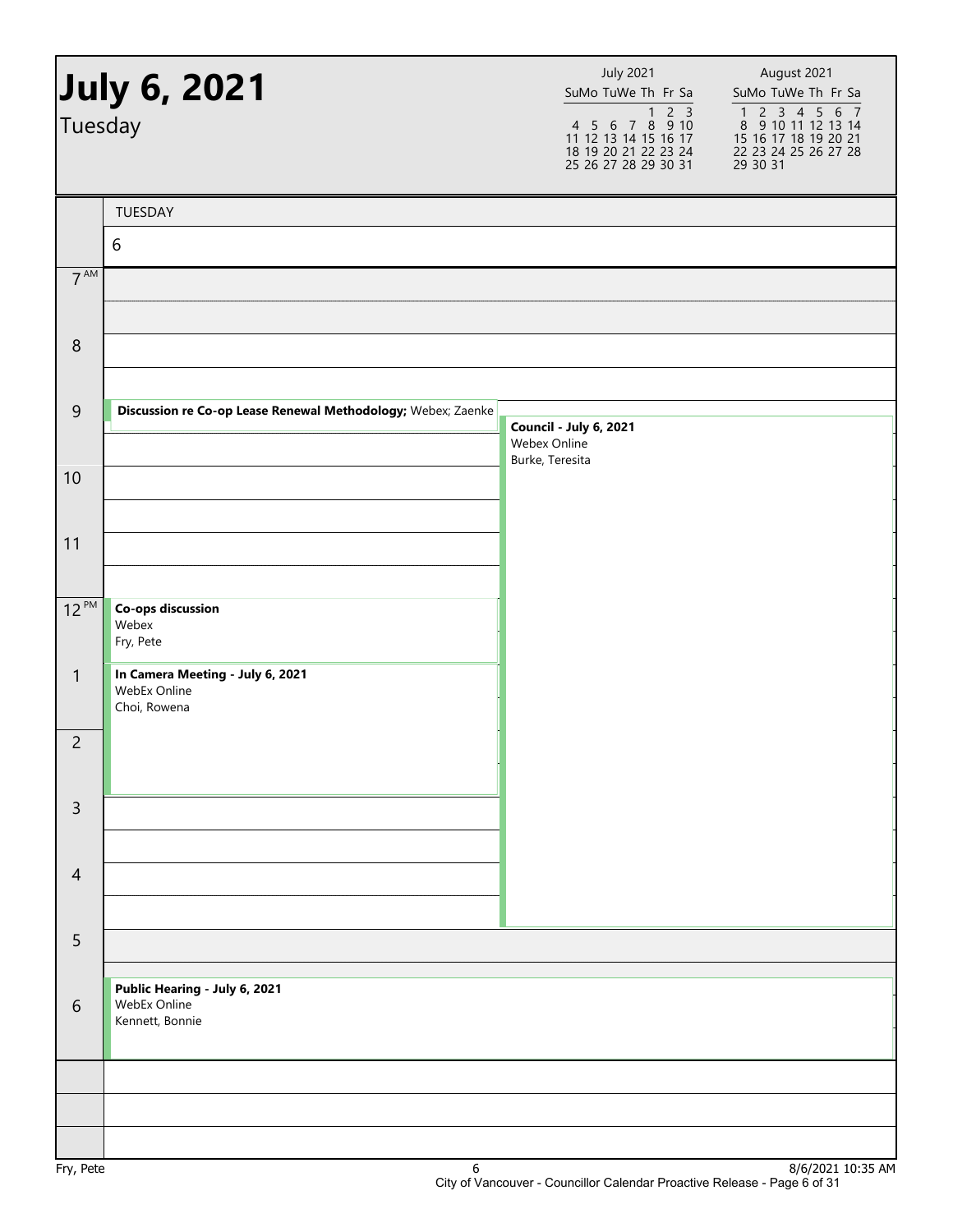|                  | July 7, 2021<br>Wednesday                                                                                     | <b>July 2021</b><br>SuMo TuWe Th Fr Sa<br>4 5 6 7 8 9 10<br>11 12 13 14 15 16 17<br>18 19 20 21 22 23 24<br>25 26 27 28 29 30 31 | August 2021<br>SuMo TuWe Th Fr Sa<br>$\begin{array}{cccccc}\n1 & 2 & 3 & 4 & 5 & 6 & 7 \\ 8 & 9 & 10 & 11 & 12 & 13 & 14\n\end{array}$<br>15 16 17 18 19 20 21<br>22 23 24 25 26 27 28<br>29 30 31 |
|------------------|---------------------------------------------------------------------------------------------------------------|----------------------------------------------------------------------------------------------------------------------------------|----------------------------------------------------------------------------------------------------------------------------------------------------------------------------------------------------|
|                  |                                                                                                               |                                                                                                                                  |                                                                                                                                                                                                    |
|                  | WEDNESDAY<br>$\overline{7}$                                                                                   |                                                                                                                                  |                                                                                                                                                                                                    |
|                  | REMINDER: Quotes for Info Bulletin (submit to Maria by 12pm on Thursday) (maria.pontikis@vancouver.ca)        |                                                                                                                                  |                                                                                                                                                                                                    |
| 7 <sup>AM</sup>  |                                                                                                               |                                                                                                                                  |                                                                                                                                                                                                    |
| $\boldsymbol{8}$ |                                                                                                               |                                                                                                                                  |                                                                                                                                                                                                    |
| 9                | <b>Standing Committee on Policy and Strategic Priorities meeting -</b><br><b>July 7, 2021</b><br>WebEx Online |                                                                                                                                  |                                                                                                                                                                                                    |
| 10               | Swanston, Denise                                                                                              |                                                                                                                                  |                                                                                                                                                                                                    |
| 11               |                                                                                                               |                                                                                                                                  |                                                                                                                                                                                                    |
| $12^{PM}$        |                                                                                                               |                                                                                                                                  |                                                                                                                                                                                                    |
|                  |                                                                                                               | Check-in; WebEx; Zaenker, Anita                                                                                                  |                                                                                                                                                                                                    |
| $\mathbf{1}$     |                                                                                                               |                                                                                                                                  |                                                                                                                                                                                                    |
| $\overline{c}$   |                                                                                                               |                                                                                                                                  |                                                                                                                                                                                                    |
| $\mathsf{3}$     |                                                                                                               |                                                                                                                                  |                                                                                                                                                                                                    |
|                  |                                                                                                               |                                                                                                                                  |                                                                                                                                                                                                    |
| $\overline{4}$   |                                                                                                               |                                                                                                                                  |                                                                                                                                                                                                    |
| 5                |                                                                                                               |                                                                                                                                  |                                                                                                                                                                                                    |
|                  |                                                                                                               |                                                                                                                                  |                                                                                                                                                                                                    |
| 6                |                                                                                                               |                                                                                                                                  |                                                                                                                                                                                                    |
|                  |                                                                                                               |                                                                                                                                  |                                                                                                                                                                                                    |
|                  |                                                                                                               |                                                                                                                                  |                                                                                                                                                                                                    |
|                  |                                                                                                               |                                                                                                                                  | $0/0/2021$ 10.25 AM                                                                                                                                                                                |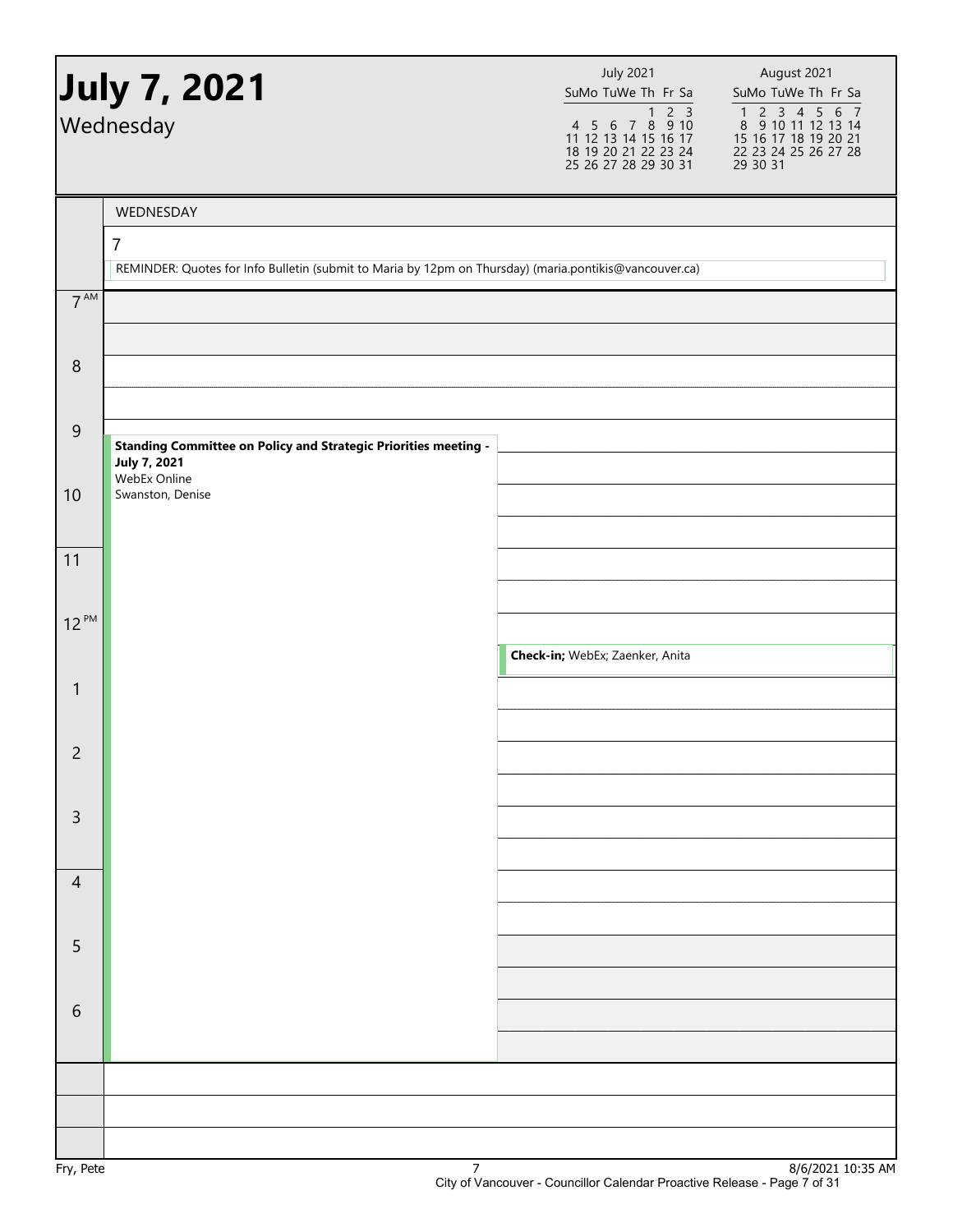|                 | <b>July 8, 2021</b><br>Thursday                                                                                                        |                   | <b>July 2021</b><br>SuMo TuWe Th Fr Sa<br>2 <sup>3</sup><br>1<br>$4$ 5 6 7 8 9 10<br>11 12 13 14 15 16 17<br>18 19 20 21 22 23 24<br>25 26 27 28 29 30 31 | August 2021<br>SuMo TuWe Th Fr Sa<br>$\begin{array}{cccccc}\n1 & 2 & 3 & 4 & 5 & 6 & 7 \\ 8 & 9 & 10 & 11 & 12 & 13 & 14\n\end{array}$<br>15 16 17 18 19 20 21<br>22 23 24 25 26 27 28<br>29 30 31 |
|-----------------|----------------------------------------------------------------------------------------------------------------------------------------|-------------------|-----------------------------------------------------------------------------------------------------------------------------------------------------------|----------------------------------------------------------------------------------------------------------------------------------------------------------------------------------------------------|
|                 | THURSDAY                                                                                                                               |                   |                                                                                                                                                           |                                                                                                                                                                                                    |
|                 | 8                                                                                                                                      |                   |                                                                                                                                                           |                                                                                                                                                                                                    |
| 7 <sup>AM</sup> |                                                                                                                                        |                   |                                                                                                                                                           |                                                                                                                                                                                                    |
|                 |                                                                                                                                        |                   |                                                                                                                                                           |                                                                                                                                                                                                    |
| 8               |                                                                                                                                        |                   |                                                                                                                                                           |                                                                                                                                                                                                    |
|                 |                                                                                                                                        |                   |                                                                                                                                                           |                                                                                                                                                                                                    |
| 9               | <b>Ambulance visit</b><br>Station 248                                                                                                  |                   |                                                                                                                                                           |                                                                                                                                                                                                    |
| 10              |                                                                                                                                        |                   |                                                                                                                                                           |                                                                                                                                                                                                    |
|                 |                                                                                                                                        |                   |                                                                                                                                                           |                                                                                                                                                                                                    |
| 11              |                                                                                                                                        |                   |                                                                                                                                                           |                                                                                                                                                                                                    |
|                 |                                                                                                                                        |                   |                                                                                                                                                           |                                                                                                                                                                                                    |
| $12^{PM}$       |                                                                                                                                        |                   |                                                                                                                                                           |                                                                                                                                                                                                    |
|                 |                                                                                                                                        |                   |                                                                                                                                                           |                                                                                                                                                                                                    |
| 1               |                                                                                                                                        |                   |                                                                                                                                                           |                                                                                                                                                                                                    |
|                 |                                                                                                                                        |                   |                                                                                                                                                           |                                                                                                                                                                                                    |
| $\overline{2}$  | <b>JOINT GREEN MEETINGS</b>                                                                                                            |                   |                                                                                                                                                           | [EXT] Updated invitation with note: 365 Railway St - Allied & Ci                                                                                                                                   |
|                 | TBD<br>Fry, Pete                                                                                                                       |                   | Check in ; Web Ex; Zaenker, Anita                                                                                                                         |                                                                                                                                                                                                    |
| $\mathsf{3}$    |                                                                                                                                        |                   | Cllr Fry & Sarah - Chinatown issues                                                                                                                       |                                                                                                                                                                                                    |
|                 |                                                                                                                                        | tbc<br>$\bigcirc$ | Kirby-Yung, Sarah                                                                                                                                         |                                                                                                                                                                                                    |
| $\overline{4}$  | s.22(1)                                                                                                                                |                   |                                                                                                                                                           |                                                                                                                                                                                                    |
| 5               |                                                                                                                                        |                   |                                                                                                                                                           |                                                                                                                                                                                                    |
|                 | <b>Standing Committee on Policy and Strategic Priorities meeting -</b>                                                                 |                   |                                                                                                                                                           |                                                                                                                                                                                                    |
| 6               | (reconvening from July 7, 2021)<br>WebEx Online                                                                                        |                   |                                                                                                                                                           |                                                                                                                                                                                                    |
|                 | Swanston, Denise                                                                                                                       |                   |                                                                                                                                                           | $\overline{\phantom{a}}$                                                                                                                                                                           |
|                 | 8:15pm - 9:30pm [EXT] Invitation: GPV Board Meeting @ Monthly from 8:15pm to 9:30pm on the second Thursday (PST) (pete.fry@vancouver.c |                   |                                                                                                                                                           |                                                                                                                                                                                                    |
|                 |                                                                                                                                        |                   |                                                                                                                                                           |                                                                                                                                                                                                    |
|                 |                                                                                                                                        |                   |                                                                                                                                                           |                                                                                                                                                                                                    |
| Fry, Pete       |                                                                                                                                        | 8                 |                                                                                                                                                           | 8/6/2021 10:35 AM                                                                                                                                                                                  |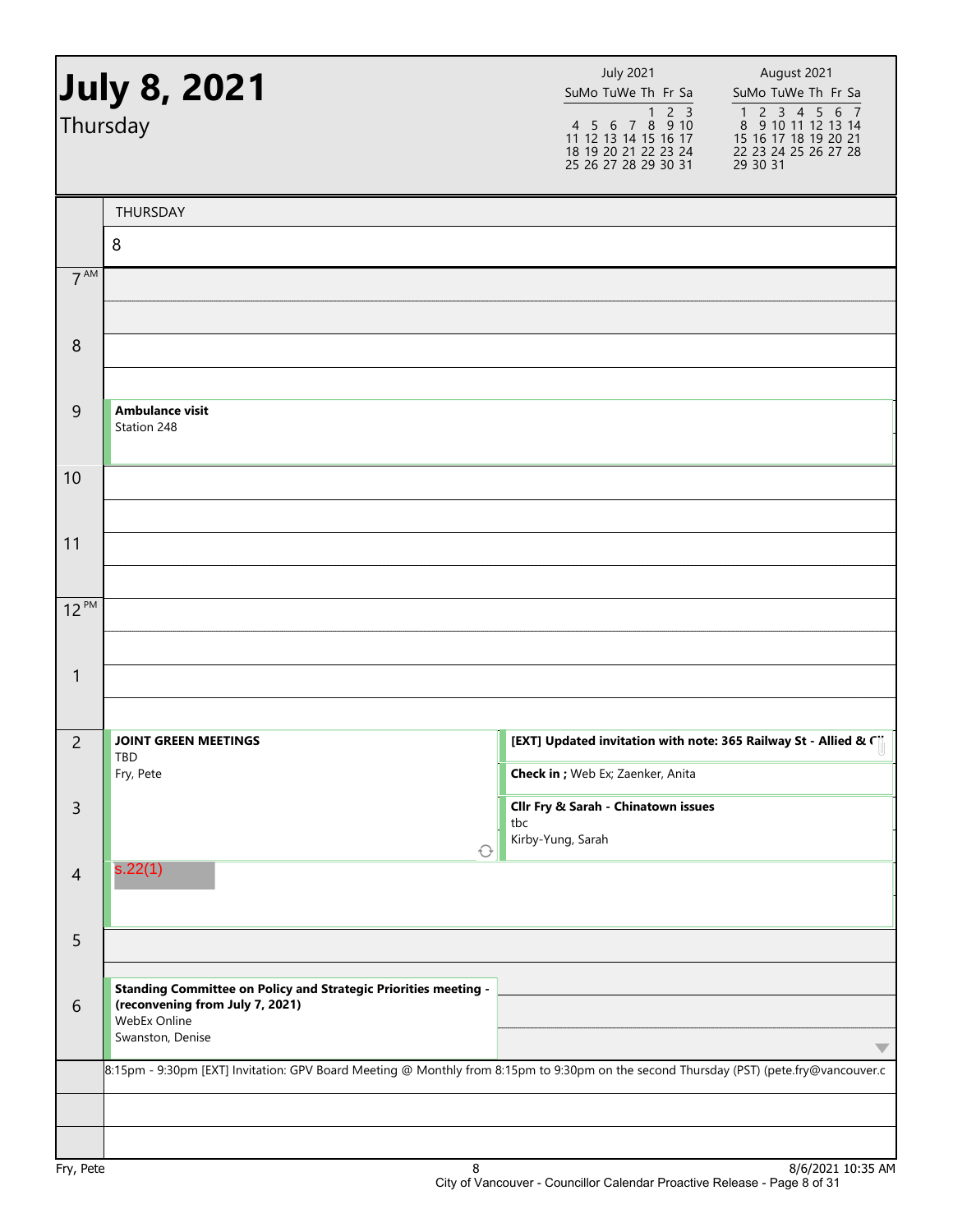| July 9, 2021<br>Friday |                                                                                                                                        | <b>July 2021</b><br>SuMo TuWe Th Fr Sa<br>1 2 3<br>4 5 6 7 8 9 10<br>11 12 13 14 15 16 17<br>18 19 20 21 22 23 24<br>25 26 27 28 29 30 31 | August 2021<br>SuMo TuWe Th Fr Sa<br>$\begin{array}{cccccc}\n1 & 2 & 3 & 4 & 5 & 6 & 7 \\ 8 & 9 & 10 & 11 & 12 & 13 & 14\n\end{array}$<br>15 16 17 18 19 20 21<br>22 23 24 25 26 27 28<br>29 30 31 |  |
|------------------------|----------------------------------------------------------------------------------------------------------------------------------------|-------------------------------------------------------------------------------------------------------------------------------------------|----------------------------------------------------------------------------------------------------------------------------------------------------------------------------------------------------|--|
|                        | <b>FRIDAY</b>                                                                                                                          |                                                                                                                                           |                                                                                                                                                                                                    |  |
|                        | $\overline{9}$                                                                                                                         |                                                                                                                                           |                                                                                                                                                                                                    |  |
| 7 <sup>AM</sup>        |                                                                                                                                        |                                                                                                                                           |                                                                                                                                                                                                    |  |
| $\,8\,$                |                                                                                                                                        |                                                                                                                                           |                                                                                                                                                                                                    |  |
| $9\,$                  |                                                                                                                                        |                                                                                                                                           |                                                                                                                                                                                                    |  |
| 10                     |                                                                                                                                        |                                                                                                                                           |                                                                                                                                                                                                    |  |
| 11                     | [EXT] Updated invitation: FA and Cllrs De Genova & Fry @ Fri Jul 9, 2021 11am - 12pm (PDT) (pete.fry@vancouver.ca)<br>Maureen Steltman |                                                                                                                                           |                                                                                                                                                                                                    |  |
| $12^{PM}$              |                                                                                                                                        |                                                                                                                                           |                                                                                                                                                                                                    |  |
| $\mathbf{1}$           | <b>Call Troy Clifford</b>                                                                                                              |                                                                                                                                           |                                                                                                                                                                                                    |  |
| $\overline{c}$         |                                                                                                                                        |                                                                                                                                           |                                                                                                                                                                                                    |  |
| $\mathsf{3}$           |                                                                                                                                        |                                                                                                                                           |                                                                                                                                                                                                    |  |
| $\overline{4}$         |                                                                                                                                        |                                                                                                                                           |                                                                                                                                                                                                    |  |
| 5                      |                                                                                                                                        |                                                                                                                                           |                                                                                                                                                                                                    |  |
| $\sqrt{6}$             |                                                                                                                                        |                                                                                                                                           |                                                                                                                                                                                                    |  |
|                        |                                                                                                                                        |                                                                                                                                           |                                                                                                                                                                                                    |  |
|                        |                                                                                                                                        |                                                                                                                                           |                                                                                                                                                                                                    |  |
|                        |                                                                                                                                        |                                                                                                                                           | 0/c/20213022R                                                                                                                                                                                      |  |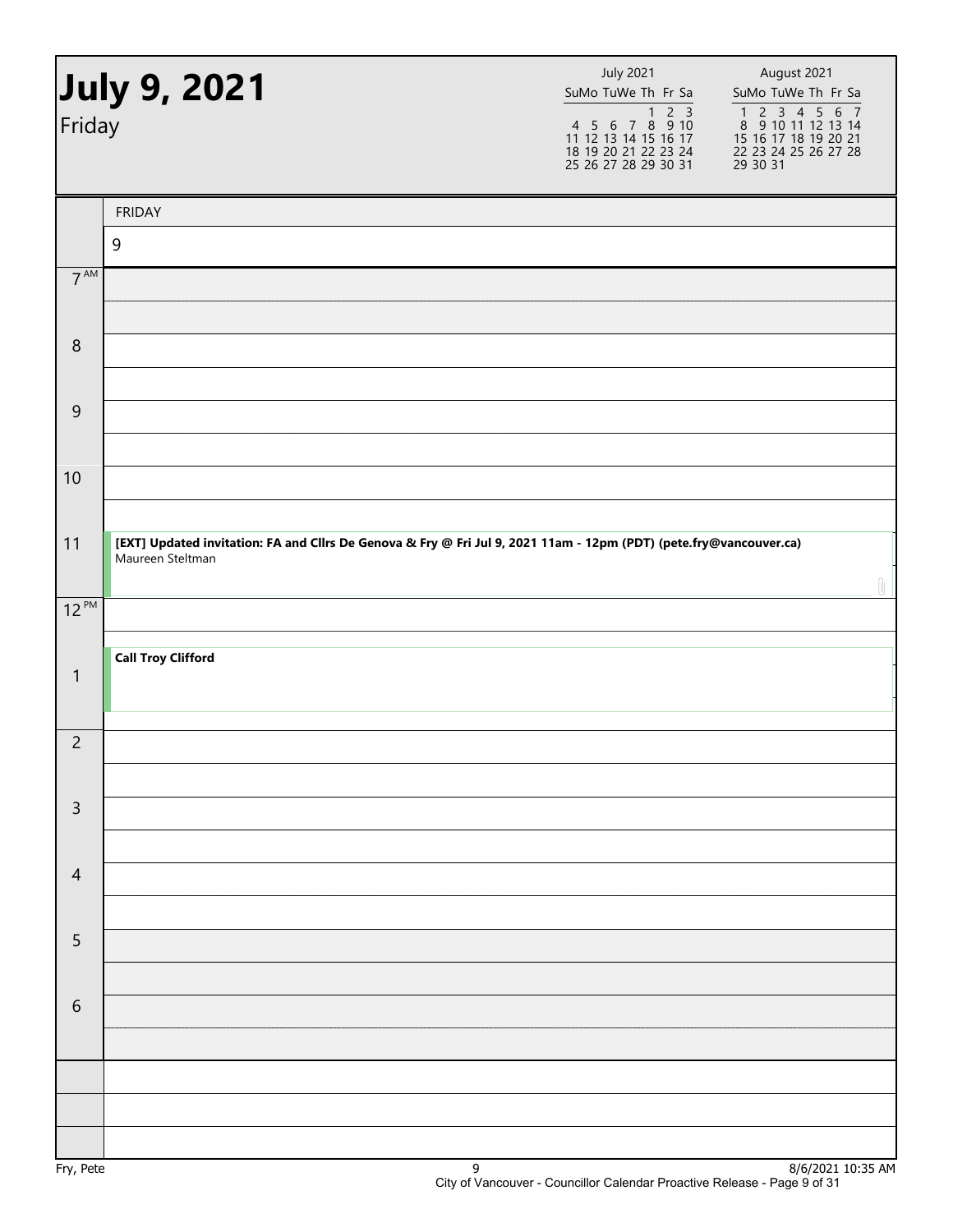|                 | July 10, 2021<br>Saturday | <b>July 2021</b><br>SuMo TuWe Th Fr Sa | August 2021<br>SuMo TuWe Th Fr Sa<br>1 2 3 4 5 6 7<br>8 9 10 11 12 13 14<br>15 16 17 18 19 20 21<br>22 23 24 25 26 27 28<br>29 30 31 |
|-----------------|---------------------------|----------------------------------------|--------------------------------------------------------------------------------------------------------------------------------------|
|                 | SATURDAY                  |                                        |                                                                                                                                      |
|                 | 10                        |                                        |                                                                                                                                      |
| $7^{\text{AM}}$ |                           |                                        |                                                                                                                                      |
|                 |                           |                                        |                                                                                                                                      |
| $\,8\,$         |                           |                                        |                                                                                                                                      |
| $\overline{9}$  |                           |                                        |                                                                                                                                      |
|                 |                           |                                        |                                                                                                                                      |
| 10              |                           |                                        |                                                                                                                                      |
| 11              |                           |                                        |                                                                                                                                      |
|                 |                           |                                        |                                                                                                                                      |
| $12^{PM}$       |                           |                                        |                                                                                                                                      |
|                 |                           |                                        |                                                                                                                                      |
| $\mathbf{1}$    |                           |                                        |                                                                                                                                      |
| $\overline{c}$  |                           |                                        |                                                                                                                                      |
|                 |                           |                                        |                                                                                                                                      |
| $\mathsf{3}$    |                           |                                        |                                                                                                                                      |
|                 |                           |                                        |                                                                                                                                      |
| $\overline{4}$  |                           |                                        |                                                                                                                                      |
| 5               |                           |                                        |                                                                                                                                      |
|                 |                           |                                        |                                                                                                                                      |
| $\sqrt{6}$      |                           |                                        |                                                                                                                                      |
|                 |                           |                                        |                                                                                                                                      |
|                 |                           |                                        |                                                                                                                                      |
|                 |                           |                                        |                                                                                                                                      |
|                 |                           |                                        |                                                                                                                                      |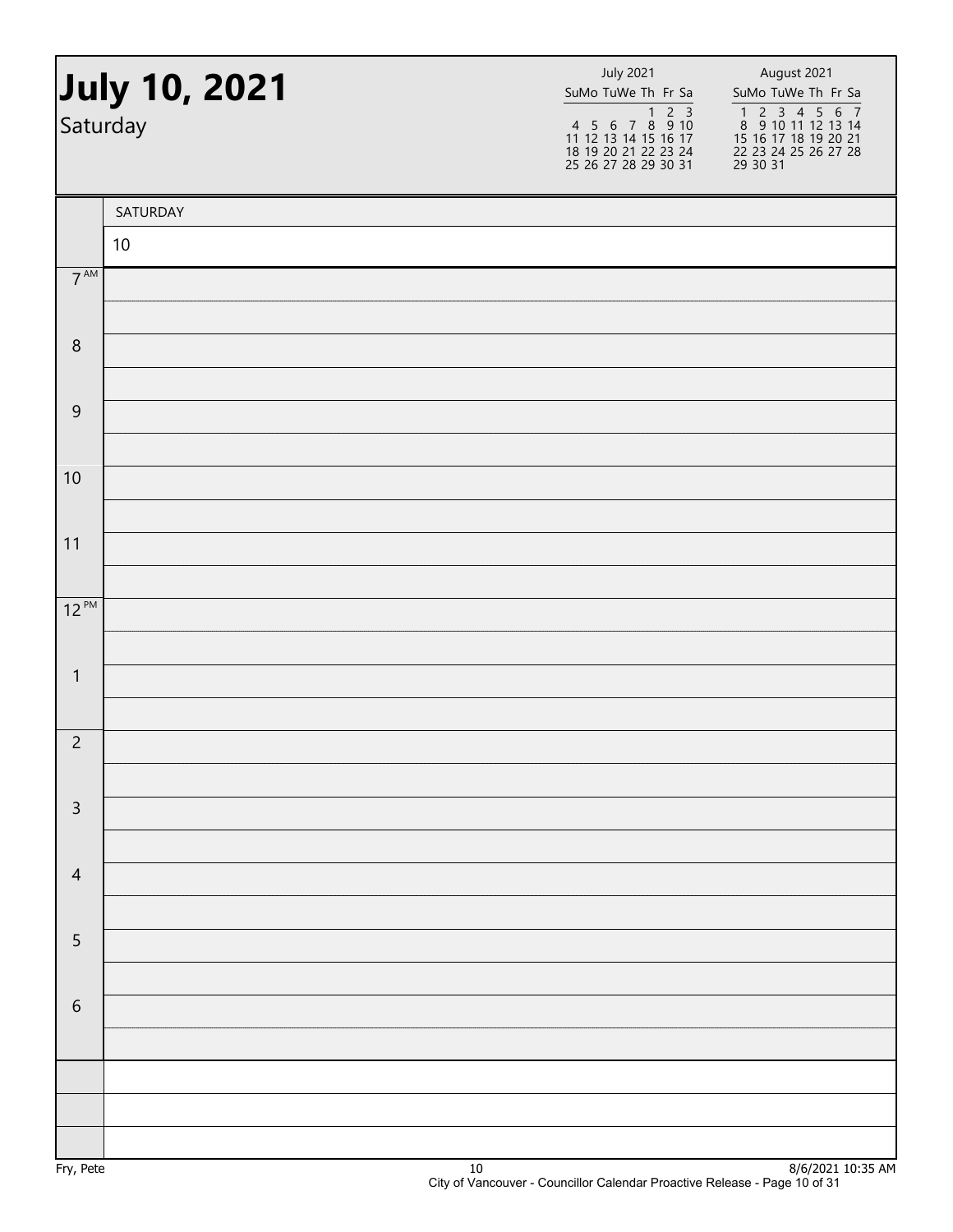| Sunday           | July 11, 2021 | <b>July 2021</b><br>SuMo TuWe Th Fr Sa | August 2021<br>SuMo TuWe Th Fr Sa<br>1 2 3 4 5 6 7<br>8 9 10 11 12 13 14<br>15 16 17 18 19 20 21<br>22 23 24 25 26 27 28<br>29 30 31 |
|------------------|---------------|----------------------------------------|--------------------------------------------------------------------------------------------------------------------------------------|
|                  | SUNDAY        |                                        |                                                                                                                                      |
|                  | 11            |                                        |                                                                                                                                      |
| $7^{\text{AM}}$  |               |                                        |                                                                                                                                      |
| $\boldsymbol{8}$ |               |                                        |                                                                                                                                      |
|                  |               |                                        |                                                                                                                                      |
| $\overline{9}$   |               |                                        |                                                                                                                                      |
|                  |               |                                        |                                                                                                                                      |
| 10               |               |                                        |                                                                                                                                      |
| 11               |               |                                        |                                                                                                                                      |
|                  |               |                                        |                                                                                                                                      |
| $12^{PM}$        |               |                                        |                                                                                                                                      |
|                  |               |                                        |                                                                                                                                      |
| $\mathbf{1}$     |               |                                        |                                                                                                                                      |
|                  |               |                                        |                                                                                                                                      |
| $\overline{c}$   |               |                                        |                                                                                                                                      |
| $\mathsf{3}$     |               |                                        |                                                                                                                                      |
|                  |               |                                        |                                                                                                                                      |
| $\overline{4}$   |               |                                        |                                                                                                                                      |
|                  |               |                                        |                                                                                                                                      |
| $\sqrt{5}$       |               |                                        |                                                                                                                                      |
|                  |               |                                        |                                                                                                                                      |
| $\sqrt{6}$       |               |                                        |                                                                                                                                      |
|                  |               |                                        |                                                                                                                                      |
|                  |               |                                        |                                                                                                                                      |
|                  |               |                                        |                                                                                                                                      |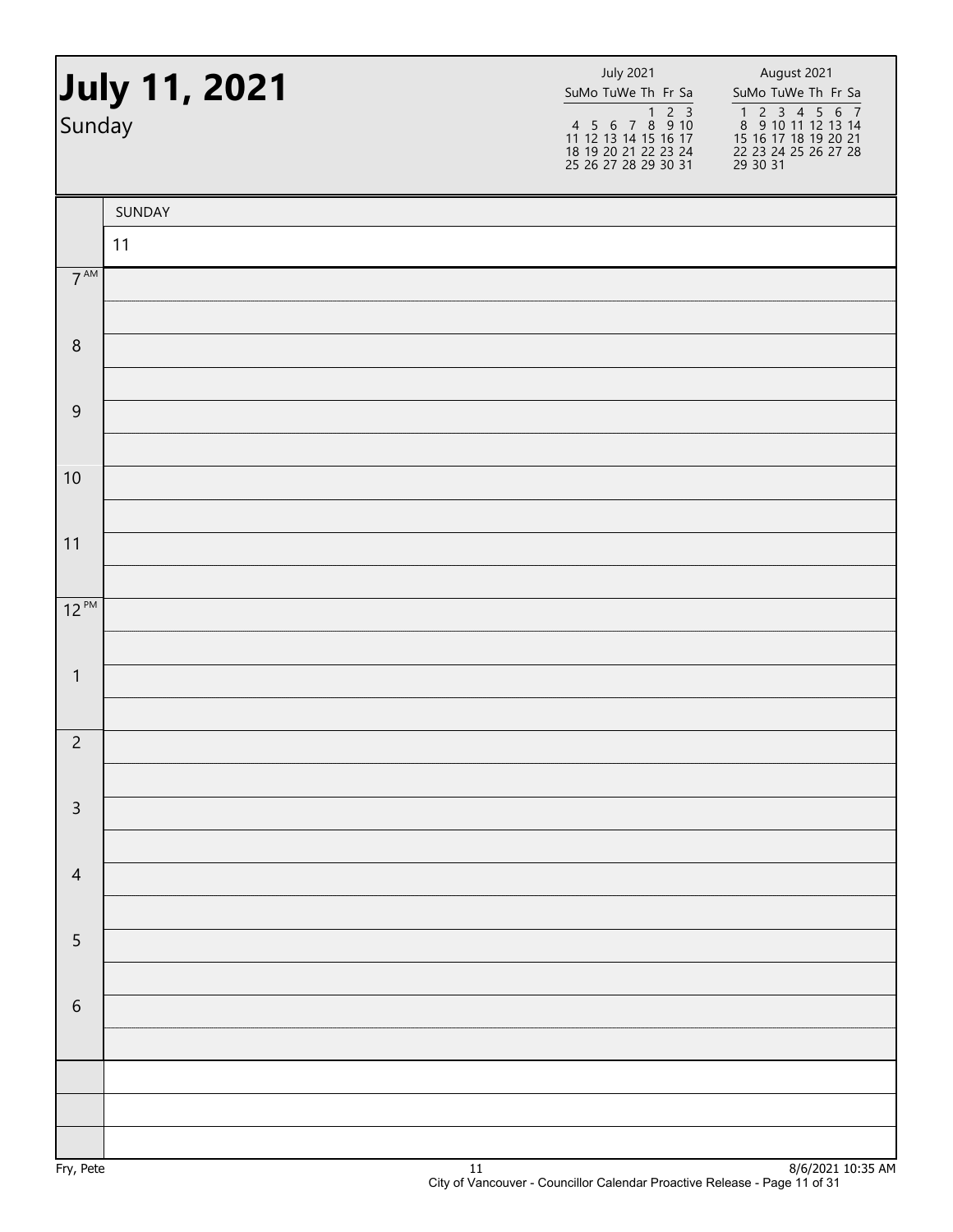| Monday          | <b>July 12, 2021</b>                                                                                                                   |                                                                                                            | <b>July 2021</b><br>SuMo TuWe Th Fr Sa<br>$1 2 3$<br>4 5 6 7 8 9 10<br>11 12 13 14 15 16 17<br>18 19 20 21 22 23 24<br>25 26 27 28 29 30 31 | August 2021<br>SuMo TuWe Th Fr Sa<br>1 2 3 4 5 6 7<br>8 9 10 11 12 13 14<br>15 16 17 18 19 20 21<br>22 23 24 25 26 27 28<br>29 30 31 |
|-----------------|----------------------------------------------------------------------------------------------------------------------------------------|------------------------------------------------------------------------------------------------------------|---------------------------------------------------------------------------------------------------------------------------------------------|--------------------------------------------------------------------------------------------------------------------------------------|
|                 |                                                                                                                                        |                                                                                                            |                                                                                                                                             |                                                                                                                                      |
|                 | <b>MONDAY</b><br>12                                                                                                                    |                                                                                                            |                                                                                                                                             |                                                                                                                                      |
|                 | Submit Final Motion to City Clerk's Office by 5pm for Inclusion on July 5th Council Agenda (Please Email Final Motion to               |                                                                                                            |                                                                                                                                             |                                                                                                                                      |
| 7 <sup>AM</sup> |                                                                                                                                        |                                                                                                            |                                                                                                                                             |                                                                                                                                      |
|                 |                                                                                                                                        |                                                                                                            |                                                                                                                                             |                                                                                                                                      |
| 8               |                                                                                                                                        |                                                                                                            |                                                                                                                                             |                                                                                                                                      |
| $\overline{9}$  | Tour of Overdose Prevention Site - 1101 S<br>1101 Seymour Street - East entrance<br>Singh, Sandra                                      | [EXT] Updated invitation: Caucus meeting<br>@ Mon Jul 12, 2021 9am - 11am (PDT)<br>(pete.fry@vancouver.ca) |                                                                                                                                             |                                                                                                                                      |
| 10              | [EXT] Updated invitation: Council Caucus<br>@ Weekly from 10am to 12pm on<br>Monday (PDT) (pete.fry@vancouver.ca)<br>s.22(1)           | s.22(1)                                                                                                    | s.15(1)(I)<br>۞                                                                                                                             | <b>Invitation: Climate Caucus - Monday Confe</b><br>Climate Leadership Caucus<br>$\odot$ $\parallel$                                 |
| 11              | O <sub>0</sub>                                                                                                                         | call Troy                                                                                                  |                                                                                                                                             |                                                                                                                                      |
| $12^{PM}$       |                                                                                                                                        |                                                                                                            |                                                                                                                                             |                                                                                                                                      |
| 1               | Council Briefing - July 12, 2021<br>WebEx (Online)<br>Grzegorzewski, Anthony                                                           |                                                                                                            |                                                                                                                                             |                                                                                                                                      |
| 2               |                                                                                                                                        |                                                                                                            |                                                                                                                                             |                                                                                                                                      |
| 3               |                                                                                                                                        |                                                                                                            |                                                                                                                                             |                                                                                                                                      |
| $\overline{4}$  | Council False Creek South Walking Tour - led by Gordon Harris, Development Consultant<br>Meet at Olympic Station<br>Hagiwara, Rosemary |                                                                                                            |                                                                                                                                             |                                                                                                                                      |
| 5               |                                                                                                                                        |                                                                                                            |                                                                                                                                             |                                                                                                                                      |
|                 |                                                                                                                                        |                                                                                                            |                                                                                                                                             |                                                                                                                                      |
| 6               |                                                                                                                                        |                                                                                                            |                                                                                                                                             |                                                                                                                                      |
|                 | 7:00pm - 10:00pm City Gate safety meeting(Courtyard)                                                                                   |                                                                                                            |                                                                                                                                             |                                                                                                                                      |
|                 |                                                                                                                                        |                                                                                                            |                                                                                                                                             |                                                                                                                                      |
|                 |                                                                                                                                        |                                                                                                            |                                                                                                                                             |                                                                                                                                      |
| Fry, Pete       |                                                                                                                                        | 12                                                                                                         |                                                                                                                                             | 8/6/2021 10:35 AM                                                                                                                    |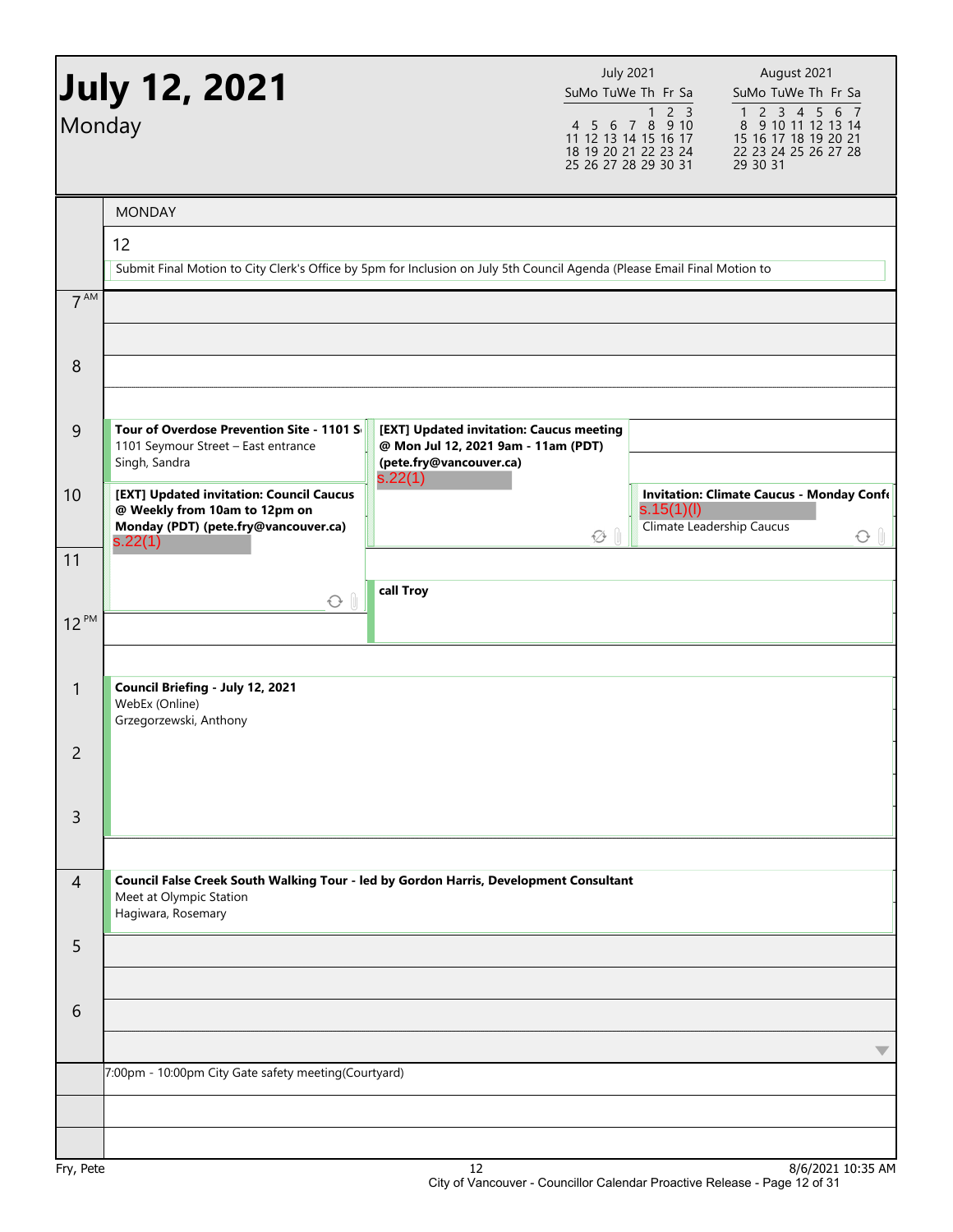| July 13, 2021<br>Tuesday |                                                                                          |    | <b>July 2021</b><br>SuMo TuWe Th Fr Sa<br>1 2 3<br>4 5 6 7 8 9 10<br>11 12 13 14 15 16 17<br>18 19 20 21 22 23 24<br>25 26 27 28 29 30 31 | August 2021<br>SuMo TuWe Th Fr Sa<br>1 2 3 4 5 6 7<br>8 9 10 11 12 13 14<br>15 16 17 18 19 20 21<br>22 23 24 25 26 27 28<br>29 30 31 |  |
|--------------------------|------------------------------------------------------------------------------------------|----|-------------------------------------------------------------------------------------------------------------------------------------------|--------------------------------------------------------------------------------------------------------------------------------------|--|
|                          | TUESDAY                                                                                  |    |                                                                                                                                           |                                                                                                                                      |  |
|                          | 13                                                                                       |    |                                                                                                                                           |                                                                                                                                      |  |
| 7 <sup>AM</sup>          |                                                                                          |    |                                                                                                                                           |                                                                                                                                      |  |
|                          |                                                                                          |    |                                                                                                                                           |                                                                                                                                      |  |
| $\,8\,$                  |                                                                                          |    |                                                                                                                                           |                                                                                                                                      |  |
| $\overline{9}$           |                                                                                          |    |                                                                                                                                           |                                                                                                                                      |  |
|                          |                                                                                          |    |                                                                                                                                           |                                                                                                                                      |  |
| 10                       |                                                                                          |    |                                                                                                                                           |                                                                                                                                      |  |
|                          |                                                                                          |    |                                                                                                                                           |                                                                                                                                      |  |
| 11                       |                                                                                          |    |                                                                                                                                           |                                                                                                                                      |  |
|                          |                                                                                          |    |                                                                                                                                           |                                                                                                                                      |  |
| $12^{PM}$                |                                                                                          |    |                                                                                                                                           |                                                                                                                                      |  |
| $\mathbf{1}$             | <b>Chinatown Next Steps Discussion</b><br>VCBIA - 106 Keefer Street<br>Kirby-Yung, Sarah |    |                                                                                                                                           |                                                                                                                                      |  |
| $\overline{c}$           |                                                                                          |    |                                                                                                                                           |                                                                                                                                      |  |
| $\mathsf{3}$             |                                                                                          |    |                                                                                                                                           |                                                                                                                                      |  |
| $\overline{4}$           |                                                                                          |    |                                                                                                                                           |                                                                                                                                      |  |
| 5                        | <b>ACAC Regular Meeting</b><br>Webex<br>Yim, David                                       |    |                                                                                                                                           |                                                                                                                                      |  |
| $6\,$                    |                                                                                          |    | Public Hearing - July 13, 2021<br>WebEx Onlnie<br>Grzegorzewski, Anthony                                                                  |                                                                                                                                      |  |
|                          |                                                                                          |    |                                                                                                                                           |                                                                                                                                      |  |
|                          |                                                                                          |    |                                                                                                                                           |                                                                                                                                      |  |
| $E_{m1}$ , $D_{n+n}$     |                                                                                          | 12 |                                                                                                                                           | Q/C/DQ2110.2EAN                                                                                                                      |  |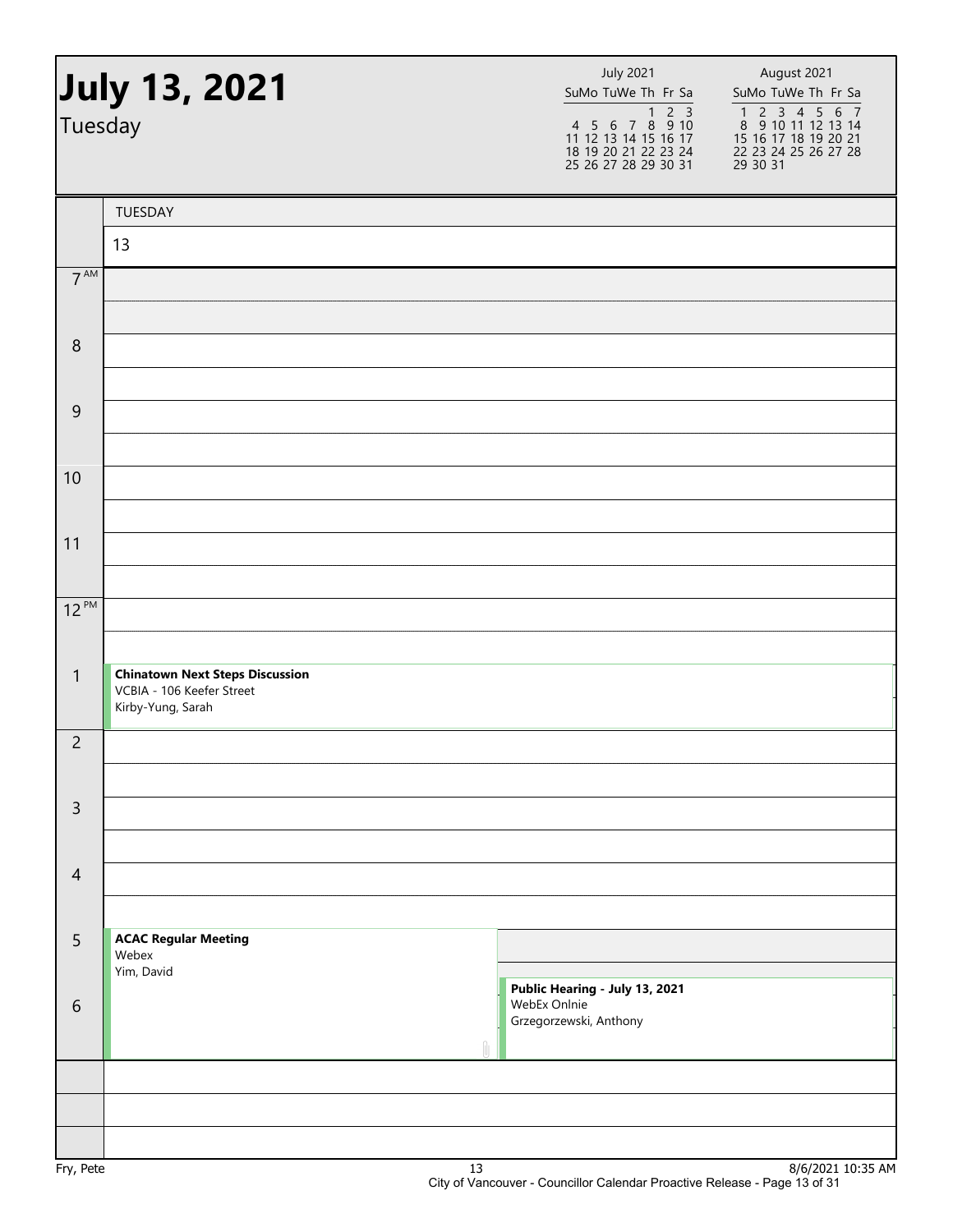|                 | July 14, 2021 <b>)</b><br>Wednesday                               | <b>July 2021</b><br>SuMo TuWe Th Fr Sa<br>4 5 6 7 8 9 10<br>11 12 13 14 15 16 17<br>18 19 20 21 22 23 24<br>25 26 27 28 29 30 31      | August 2021<br>SuMo TuWe Th Fr Sa<br>$\begin{array}{cccccc}\n1 & 2 & 3 & 4 & 5 & 6 & 7 \\ 8 & 9 & 10 & 11 & 12 & 13 & 14\n\end{array}$<br>15 16 17 18 19 20 21<br>22 23 24 25 26 27 28<br>29 30 31 |
|-----------------|-------------------------------------------------------------------|---------------------------------------------------------------------------------------------------------------------------------------|----------------------------------------------------------------------------------------------------------------------------------------------------------------------------------------------------|
|                 | WEDNESDAY                                                         |                                                                                                                                       |                                                                                                                                                                                                    |
|                 | 14<br>UBCM Executive Committee (Fairmont Airport Hotel, Richmond) |                                                                                                                                       |                                                                                                                                                                                                    |
| 7 <sup>AM</sup> |                                                                   |                                                                                                                                       |                                                                                                                                                                                                    |
|                 |                                                                   |                                                                                                                                       |                                                                                                                                                                                                    |
| 8               |                                                                   |                                                                                                                                       |                                                                                                                                                                                                    |
| $\overline{9}$  | <b>ALL-Day UBCM Resolutions Cmmttee</b><br>HOLD - details TBD     |                                                                                                                                       |                                                                                                                                                                                                    |
| 10              |                                                                   | [EXTERNAL] NZWC - PDP Working Group<br>Conference Call (see details below) IF YOU HAVEN'T ALREADY DONE<br>National Zero Waste Council | $\bigcirc$                                                                                                                                                                                         |
| 11              |                                                                   |                                                                                                                                       |                                                                                                                                                                                                    |
| $12^{PM}$       |                                                                   |                                                                                                                                       |                                                                                                                                                                                                    |
|                 |                                                                   |                                                                                                                                       |                                                                                                                                                                                                    |
| $\mathbf{1}$    |                                                                   |                                                                                                                                       |                                                                                                                                                                                                    |
|                 |                                                                   |                                                                                                                                       |                                                                                                                                                                                                    |
| $\overline{c}$  |                                                                   |                                                                                                                                       |                                                                                                                                                                                                    |
| $\overline{3}$  |                                                                   |                                                                                                                                       |                                                                                                                                                                                                    |
|                 |                                                                   |                                                                                                                                       |                                                                                                                                                                                                    |
| $\overline{4}$  |                                                                   |                                                                                                                                       |                                                                                                                                                                                                    |
| 5               |                                                                   |                                                                                                                                       |                                                                                                                                                                                                    |
|                 | <b>Renters Advisory Committee - Regular Meeting</b>               |                                                                                                                                       |                                                                                                                                                                                                    |
| 6               | Webex (details attached)<br>Dragnea, Irina                        |                                                                                                                                       |                                                                                                                                                                                                    |
|                 |                                                                   |                                                                                                                                       |                                                                                                                                                                                                    |
|                 |                                                                   |                                                                                                                                       |                                                                                                                                                                                                    |
|                 |                                                                   |                                                                                                                                       |                                                                                                                                                                                                    |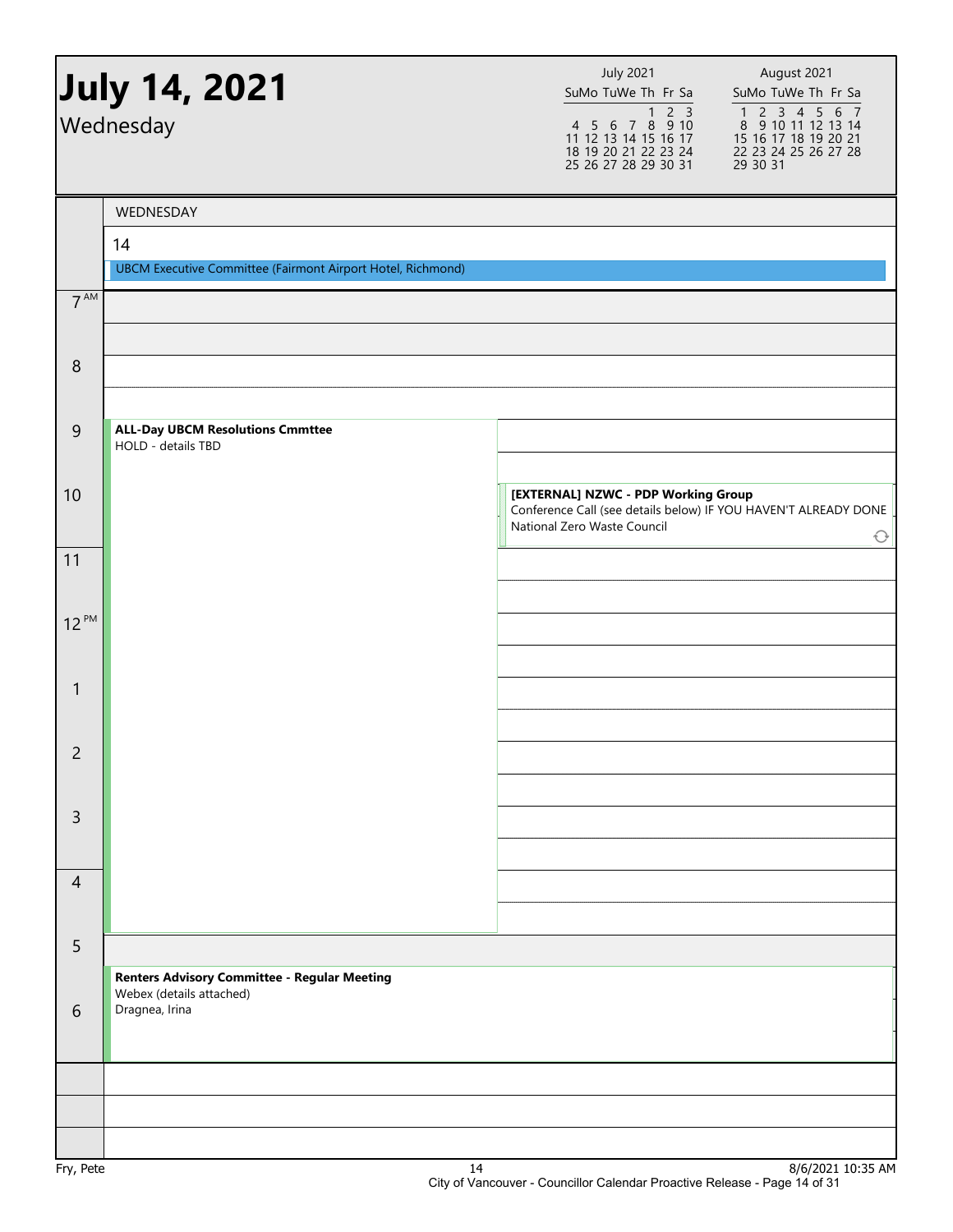|                  | July 15, 2021<br>Thursday                                         | <b>July 2021</b><br>SuMo TuWe Th Fr Sa<br>$2\overline{3}$<br>1<br>$4\ 5\ 6\ 7\ 8\ 9\ 10$<br>11 12 13 14 15 16 17<br>18 19 20 21 22 23 24<br>25 26 27 28 29 30 31 | August 2021<br>SuMo TuWe Th Fr Sa<br>1 2 3 4 5 6 7<br>8 9 10 11 12 13 14<br>15 16 17 18 19 20 21<br>22 23 24 25 26 27 28<br>29 30 31 |
|------------------|-------------------------------------------------------------------|------------------------------------------------------------------------------------------------------------------------------------------------------------------|--------------------------------------------------------------------------------------------------------------------------------------|
|                  | THURSDAY                                                          |                                                                                                                                                                  |                                                                                                                                      |
|                  | 15                                                                |                                                                                                                                                                  |                                                                                                                                      |
|                  | <b>UBCM</b>                                                       |                                                                                                                                                                  |                                                                                                                                      |
| 7 <sup>AM</sup>  |                                                                   |                                                                                                                                                                  |                                                                                                                                      |
| $\boldsymbol{8}$ |                                                                   |                                                                                                                                                                  |                                                                                                                                      |
| 9                |                                                                   |                                                                                                                                                                  |                                                                                                                                      |
| 10               | <b>UBCM Health and Social Development</b><br>Mallard Room         |                                                                                                                                                                  |                                                                                                                                      |
| 11               |                                                                   |                                                                                                                                                                  |                                                                                                                                      |
| $12^{PM}$        |                                                                   |                                                                                                                                                                  |                                                                                                                                      |
| $\mathbf{1}$     |                                                                   |                                                                                                                                                                  |                                                                                                                                      |
| $\overline{c}$   | <b>JOINT GREEN MEETINGS</b><br>TBD<br>Fry, Pete                   |                                                                                                                                                                  |                                                                                                                                      |
| $\overline{3}$   |                                                                   |                                                                                                                                                                  | $\bigcirc$                                                                                                                           |
| $\overline{4}$   | CISCO Web-X upgrade starting 5pm - ensure computer on & logged in |                                                                                                                                                                  | $\begin{matrix} \end{matrix}$                                                                                                        |
| 5                | <b>HOLD UBCM Director's dinner</b>                                |                                                                                                                                                                  |                                                                                                                                      |
| 6                |                                                                   |                                                                                                                                                                  |                                                                                                                                      |
|                  |                                                                   |                                                                                                                                                                  |                                                                                                                                      |
|                  |                                                                   |                                                                                                                                                                  |                                                                                                                                      |
|                  | ŦП                                                                |                                                                                                                                                                  | 0/0.02110.25M                                                                                                                        |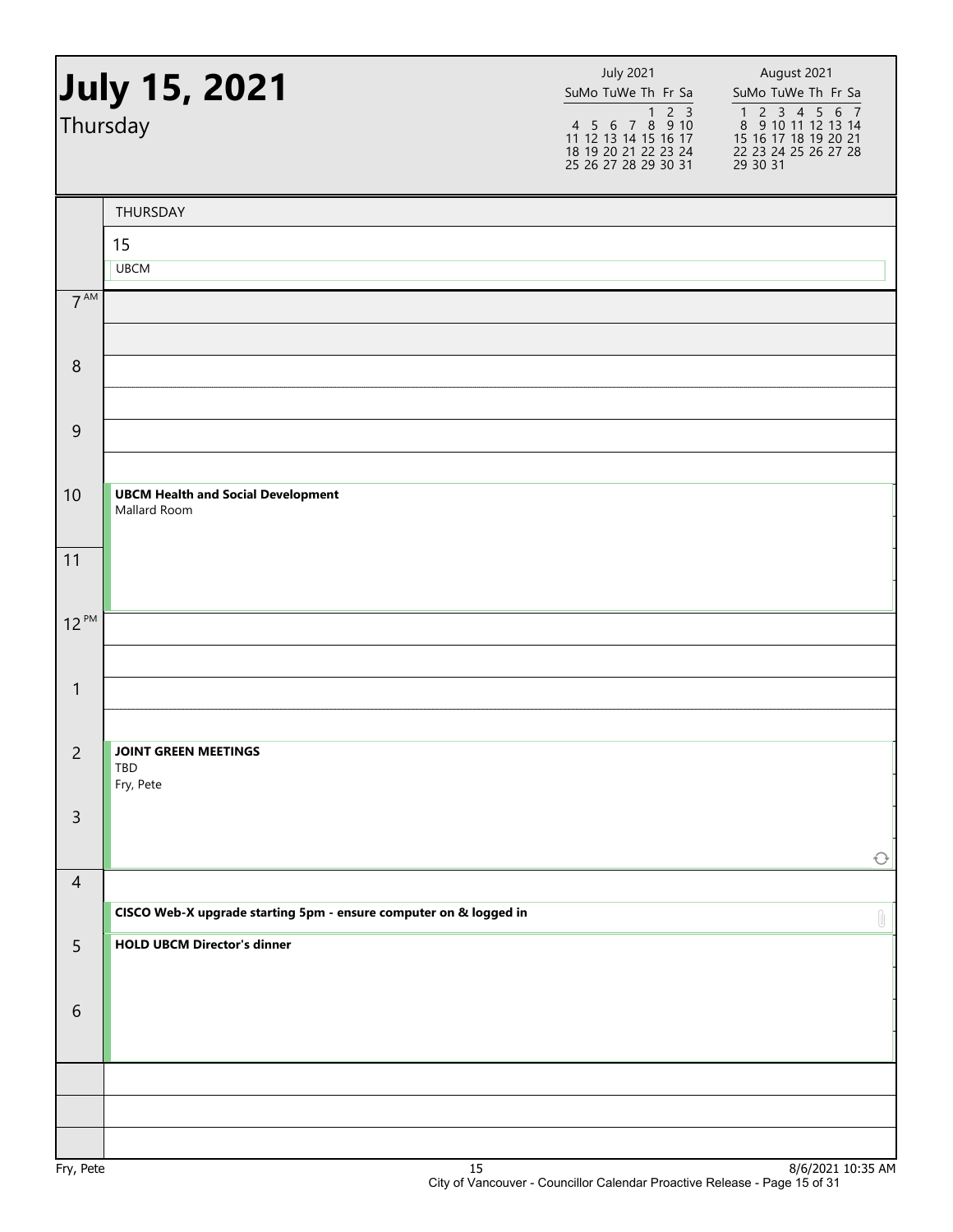| July 16, 2021<br>Friday |                                                                   |      | <b>July 2021</b><br>SuMo TuWe Th Fr Sa<br>4 5 6 7 8 9 10<br>11 12 13 14 15 16 17<br>18 19 20 21 22 23 24<br>25 26 27 28 29 30 31 | August 2021<br>SuMo TuWe Th Fr Sa<br>1 2 3 4 5 6 7<br>8 9 10 11 12 13 14<br>15 16 17 18 19 20 21<br>22 23 24 25 26 27 28<br>29 30 31 |
|-------------------------|-------------------------------------------------------------------|------|----------------------------------------------------------------------------------------------------------------------------------|--------------------------------------------------------------------------------------------------------------------------------------|
|                         | <b>FRIDAY</b>                                                     |      |                                                                                                                                  |                                                                                                                                      |
|                         | 16                                                                |      |                                                                                                                                  |                                                                                                                                      |
| $7^{\text{AM}}$         | <b>HOLD UBCM</b>                                                  |      |                                                                                                                                  |                                                                                                                                      |
|                         |                                                                   |      |                                                                                                                                  |                                                                                                                                      |
| $\, 8$                  |                                                                   |      |                                                                                                                                  |                                                                                                                                      |
|                         |                                                                   |      |                                                                                                                                  |                                                                                                                                      |
| $\mathsf 9$             |                                                                   | Zoom | <b>MV Zero Waste Committee Meeting</b>                                                                                           |                                                                                                                                      |
|                         |                                                                   |      |                                                                                                                                  |                                                                                                                                      |
| 10                      |                                                                   |      |                                                                                                                                  |                                                                                                                                      |
|                         |                                                                   |      |                                                                                                                                  |                                                                                                                                      |
| 11                      |                                                                   |      |                                                                                                                                  |                                                                                                                                      |
| $12^{PM}$               |                                                                   |      |                                                                                                                                  |                                                                                                                                      |
|                         |                                                                   |      |                                                                                                                                  |                                                                                                                                      |
| $\mathbf{1}$            |                                                                   |      |                                                                                                                                  | Û                                                                                                                                    |
|                         |                                                                   |      |                                                                                                                                  |                                                                                                                                      |
| $\overline{2}$          |                                                                   |      |                                                                                                                                  |                                                                                                                                      |
|                         | <b>Councillor information request; WEBEX; Okell, Corrie (DBL)</b> |      |                                                                                                                                  |                                                                                                                                      |
| $\mathsf{3}$            |                                                                   |      |                                                                                                                                  |                                                                                                                                      |
|                         |                                                                   |      |                                                                                                                                  |                                                                                                                                      |
| $\overline{4}$          |                                                                   |      |                                                                                                                                  |                                                                                                                                      |
|                         | s.22(1)                                                           |      |                                                                                                                                  |                                                                                                                                      |
| 5                       |                                                                   |      |                                                                                                                                  |                                                                                                                                      |
|                         |                                                                   |      |                                                                                                                                  |                                                                                                                                      |
| $6\,$                   |                                                                   |      |                                                                                                                                  |                                                                                                                                      |
|                         |                                                                   |      |                                                                                                                                  |                                                                                                                                      |
|                         |                                                                   |      |                                                                                                                                  |                                                                                                                                      |
|                         |                                                                   |      |                                                                                                                                  |                                                                                                                                      |
|                         |                                                                   |      |                                                                                                                                  | 01510024                                                                                                                             |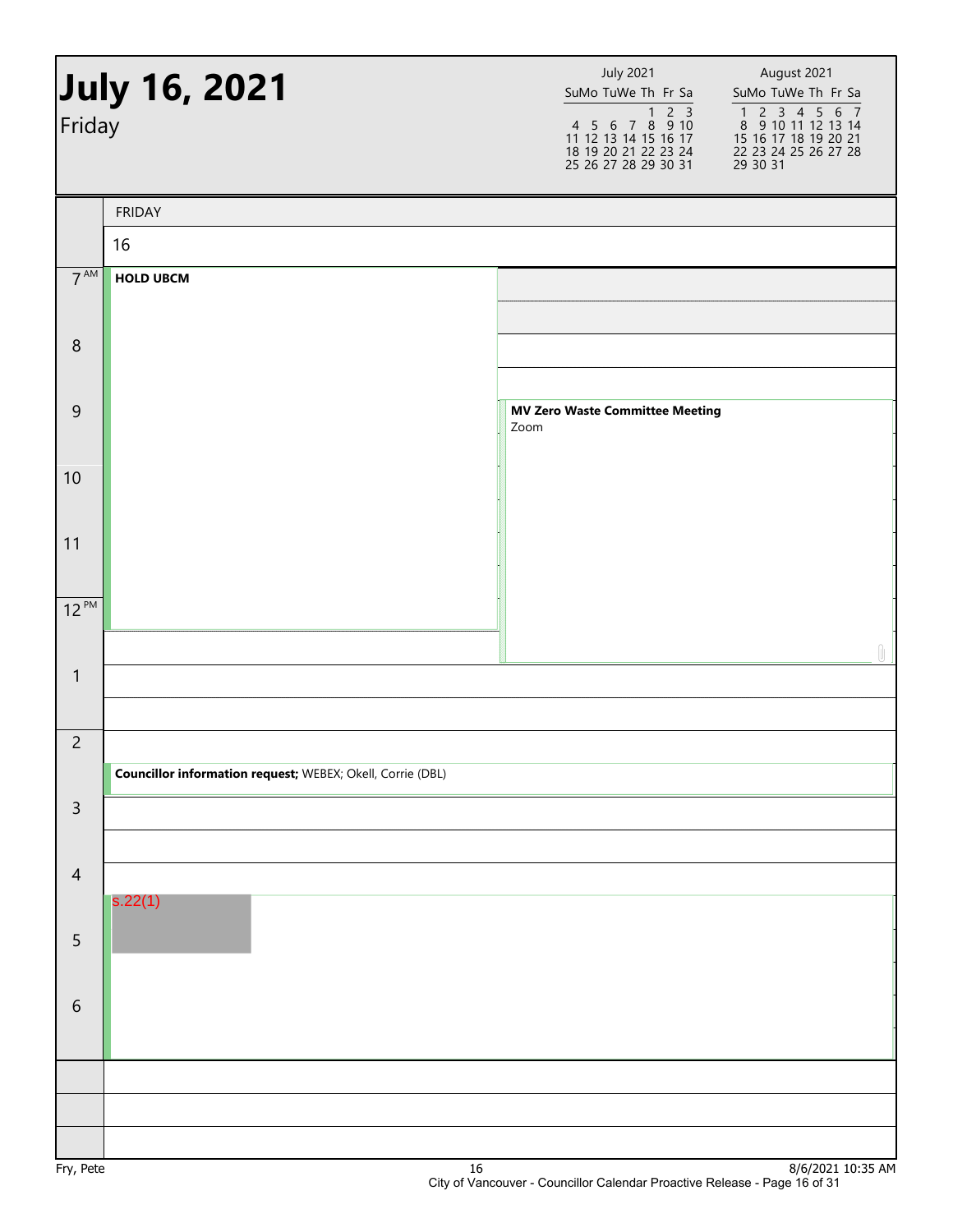|                 | July 17, 2021<br>Saturday                                                                                  | <b>July 2021</b><br>SuMo TuWe Th Fr Sa<br>1 2 3<br>4 5 6 7 8 9 10<br>11 12 13 14 15 16 17<br>18 19 20 21 22 23 24<br>25 26 27 28 29 30 31 | August 2021<br>SuMo TuWe Th Fr Sa<br>1 2 3 4 5 6 7<br>8 9 10 11 12 13 14<br>15 16 17 18 19 20 21<br>22 23 24 25 26 27 28<br>29 30 31 |  |
|-----------------|------------------------------------------------------------------------------------------------------------|-------------------------------------------------------------------------------------------------------------------------------------------|--------------------------------------------------------------------------------------------------------------------------------------|--|
|                 | SATURDAY                                                                                                   |                                                                                                                                           |                                                                                                                                      |  |
|                 | 17                                                                                                         |                                                                                                                                           |                                                                                                                                      |  |
| $7^{\text{AM}}$ |                                                                                                            |                                                                                                                                           |                                                                                                                                      |  |
| $\, 8$          |                                                                                                            |                                                                                                                                           |                                                                                                                                      |  |
| $\mathsf 9$     |                                                                                                            |                                                                                                                                           |                                                                                                                                      |  |
| 10              |                                                                                                            |                                                                                                                                           |                                                                                                                                      |  |
| 11              |                                                                                                            |                                                                                                                                           |                                                                                                                                      |  |
| $12^{PM}$       | <b>UFCA BC Pista ng Bayan</b><br>North Plaza, Vancouver Art Gallery - 750 Hornby St, Vancouver, BC V6Z 2H7 |                                                                                                                                           |                                                                                                                                      |  |
| $\mathbf{1}$    |                                                                                                            |                                                                                                                                           |                                                                                                                                      |  |
| $\overline{c}$  |                                                                                                            |                                                                                                                                           |                                                                                                                                      |  |
| $\mathsf{3}$    |                                                                                                            |                                                                                                                                           |                                                                                                                                      |  |
| $\overline{4}$  |                                                                                                            |                                                                                                                                           |                                                                                                                                      |  |
| 5               |                                                                                                            |                                                                                                                                           |                                                                                                                                      |  |
| $6\,$           |                                                                                                            |                                                                                                                                           |                                                                                                                                      |  |
|                 |                                                                                                            |                                                                                                                                           |                                                                                                                                      |  |
|                 |                                                                                                            |                                                                                                                                           |                                                                                                                                      |  |
|                 |                                                                                                            |                                                                                                                                           | 1612021                                                                                                                              |  |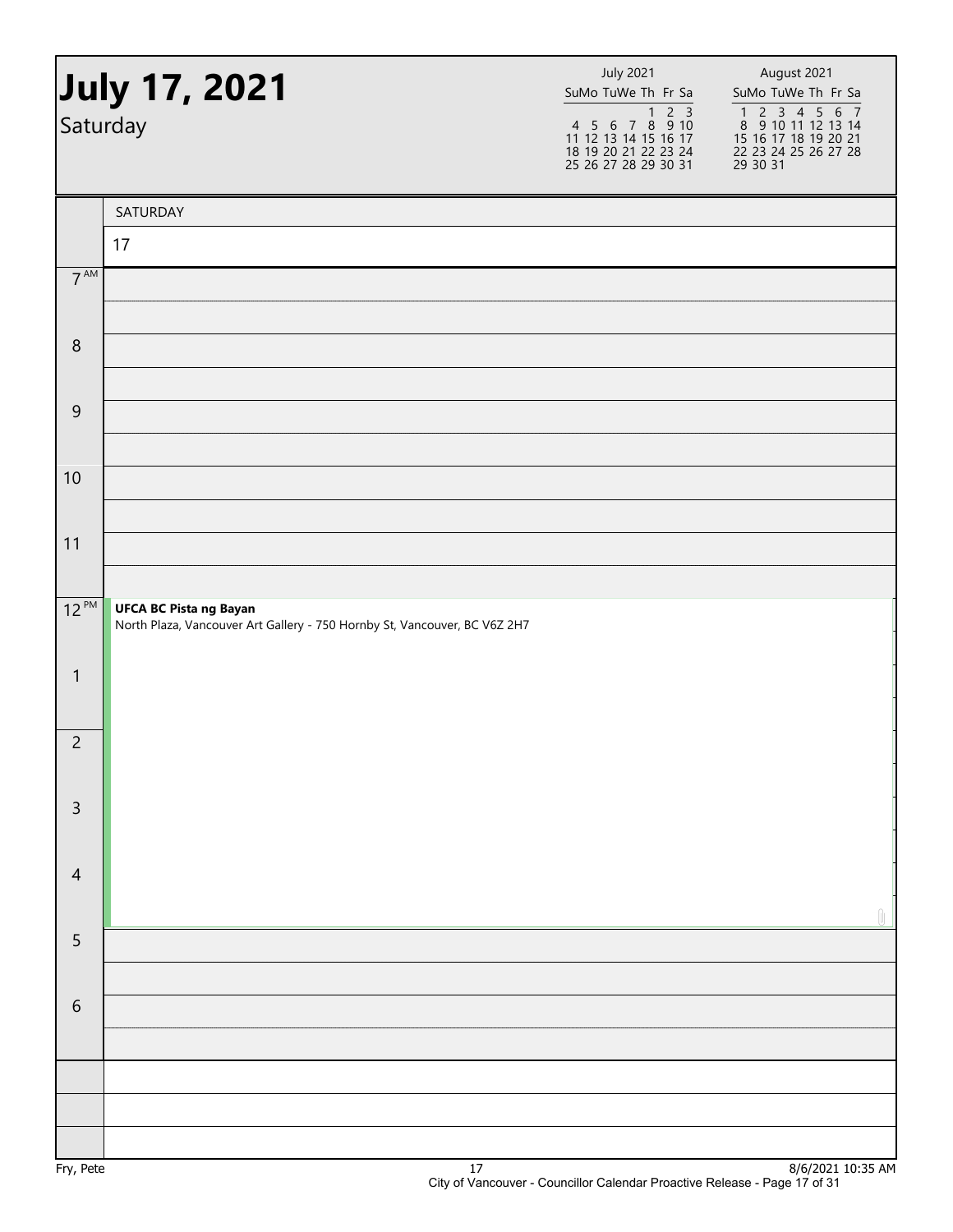| Sunday          | July 18, 2021 | <b>July 2021</b><br>SuMo TuWe Th Fr Sa<br>1 2 3<br>4 5 6 7 8 9 10<br>11 12 13 14 15 16 17<br>18 19 20 21 22 23 24<br>25 26 27 28 29 30 31 | August 2021<br>SuMo TuWe Th Fr Sa<br>1 2 3 4 5 6 7<br>8 9 10 11 12 13 14<br>15 16 17 18 19 20 21<br>22 23 24 25 26 27 28<br>29 30 31 |
|-----------------|---------------|-------------------------------------------------------------------------------------------------------------------------------------------|--------------------------------------------------------------------------------------------------------------------------------------|
|                 | SUNDAY        |                                                                                                                                           |                                                                                                                                      |
|                 | 18            |                                                                                                                                           |                                                                                                                                      |
| $7^{\text{AM}}$ |               |                                                                                                                                           |                                                                                                                                      |
| $\,8\,$         |               |                                                                                                                                           |                                                                                                                                      |
|                 |               |                                                                                                                                           |                                                                                                                                      |
| $\overline{9}$  |               |                                                                                                                                           |                                                                                                                                      |
|                 |               |                                                                                                                                           |                                                                                                                                      |
| 10              |               |                                                                                                                                           |                                                                                                                                      |
| 11              |               |                                                                                                                                           |                                                                                                                                      |
|                 |               |                                                                                                                                           |                                                                                                                                      |
| $12^{PM}$       |               |                                                                                                                                           |                                                                                                                                      |
| $\mathbf{1}$    |               |                                                                                                                                           |                                                                                                                                      |
|                 |               |                                                                                                                                           |                                                                                                                                      |
| $\overline{c}$  |               |                                                                                                                                           |                                                                                                                                      |
|                 |               |                                                                                                                                           |                                                                                                                                      |
| $\mathsf 3$     |               |                                                                                                                                           |                                                                                                                                      |
| $\overline{4}$  |               |                                                                                                                                           |                                                                                                                                      |
|                 |               |                                                                                                                                           |                                                                                                                                      |
| $\sqrt{5}$      |               |                                                                                                                                           |                                                                                                                                      |
|                 |               |                                                                                                                                           |                                                                                                                                      |
| $\sqrt{6}$      |               |                                                                                                                                           |                                                                                                                                      |
|                 |               |                                                                                                                                           |                                                                                                                                      |
|                 |               |                                                                                                                                           |                                                                                                                                      |
|                 |               |                                                                                                                                           |                                                                                                                                      |
|                 |               |                                                                                                                                           |                                                                                                                                      |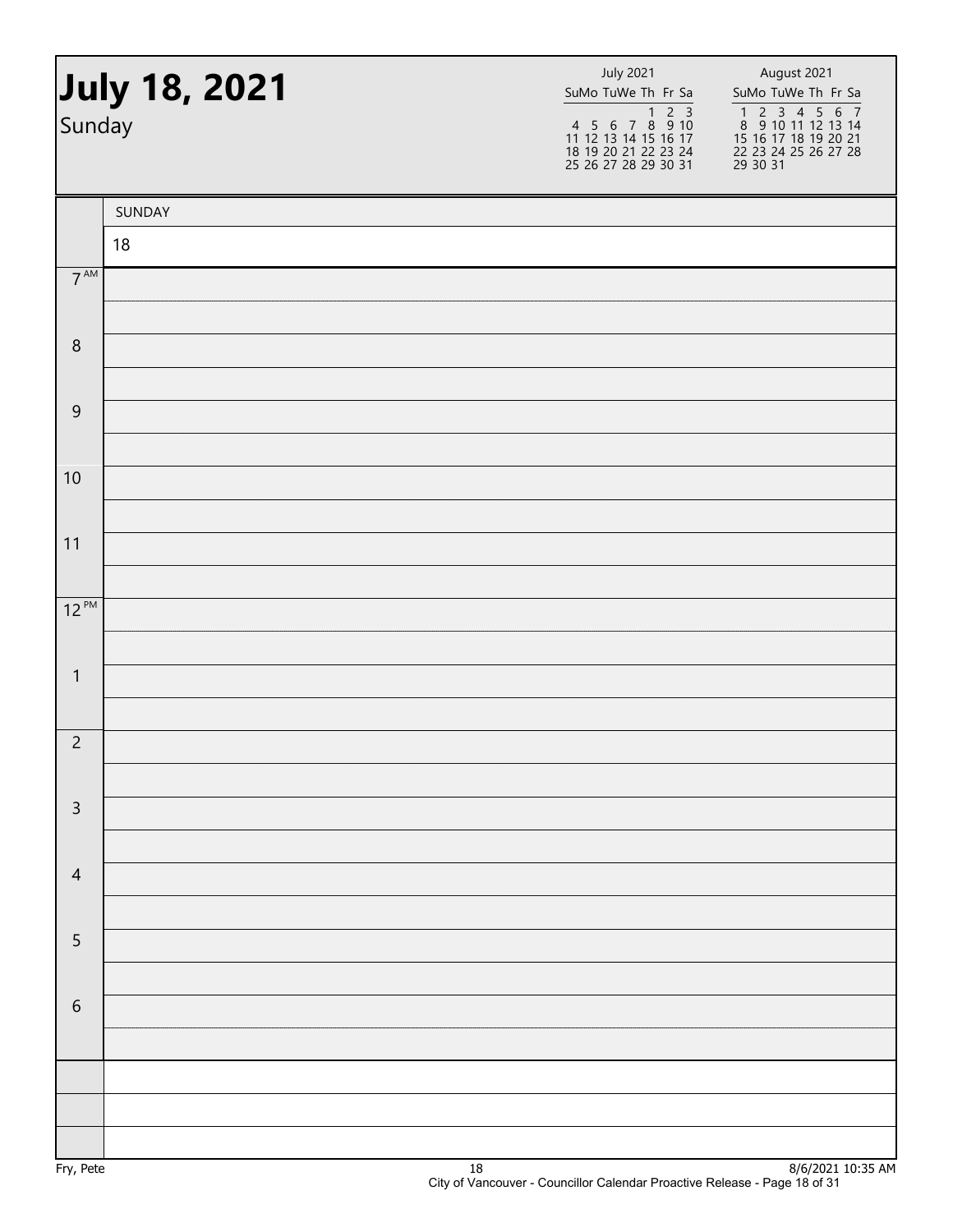| Monday          | July 19, 2021                                                                                                             | <b>July 2021</b><br>SuMo TuWe Th Fr Sa<br>4 5 6 7 8 9 10<br>11 12 13 14 15 16 17<br>18 19 20 21 22 23 24<br>25 26 27 28 29 30 31 | August 2021<br>SuMo TuWe Th Fr Sa<br>1 2 3 4 5 6 7<br>8 9 10 11 12 13 14<br>15 16 17 18 19 20 21<br>22 23 24 25 26 27 28<br>29 30 31 |
|-----------------|---------------------------------------------------------------------------------------------------------------------------|----------------------------------------------------------------------------------------------------------------------------------|--------------------------------------------------------------------------------------------------------------------------------------|
|                 | <b>MONDAY</b>                                                                                                             |                                                                                                                                  |                                                                                                                                      |
|                 | 19<br>PLEASE RESTART COMPUTER TODAY: To Prepare for Tomorrow's Council Meeting                                            |                                                                                                                                  | $\bigcirc$                                                                                                                           |
|                 | Submit Draft Motion for Staff Feedback by 5pm for September 21st Council (See Link Below) - Councillor's Meeting Calendar |                                                                                                                                  |                                                                                                                                      |
| 7 <sup>AM</sup> |                                                                                                                           |                                                                                                                                  |                                                                                                                                      |
| 8               |                                                                                                                           |                                                                                                                                  |                                                                                                                                      |
| $\overline{9}$  | <b>Global News - Kristen Robinson</b><br>Keefer at Gore                                                                   |                                                                                                                                  |                                                                                                                                      |
| 10              | [EXT] Updated invitation: Council Caucus @ Weekly from 10am to 12pm on Monday (PDT) (pete.fry@vancouver.ca)<br>s.22(1)    |                                                                                                                                  |                                                                                                                                      |
| 11              |                                                                                                                           |                                                                                                                                  | $\varnothing$ 1                                                                                                                      |
| $12^{PM}$       |                                                                                                                           |                                                                                                                                  |                                                                                                                                      |
| 1               | Council Briefing - July 19, 2021<br>WebEx Online<br>Grzegorzewski, Anthony                                                |                                                                                                                                  |                                                                                                                                      |
| $\overline{c}$  |                                                                                                                           |                                                                                                                                  |                                                                                                                                      |
| $\overline{3}$  |                                                                                                                           |                                                                                                                                  |                                                                                                                                      |
| $\overline{4}$  |                                                                                                                           |                                                                                                                                  |                                                                                                                                      |
| 5               |                                                                                                                           |                                                                                                                                  |                                                                                                                                      |
| 6               |                                                                                                                           |                                                                                                                                  |                                                                                                                                      |
|                 |                                                                                                                           |                                                                                                                                  |                                                                                                                                      |
|                 |                                                                                                                           |                                                                                                                                  |                                                                                                                                      |
|                 |                                                                                                                           |                                                                                                                                  |                                                                                                                                      |
| Fry, Pete       | 19                                                                                                                        |                                                                                                                                  | 8/6/2021 10:35 AM                                                                                                                    |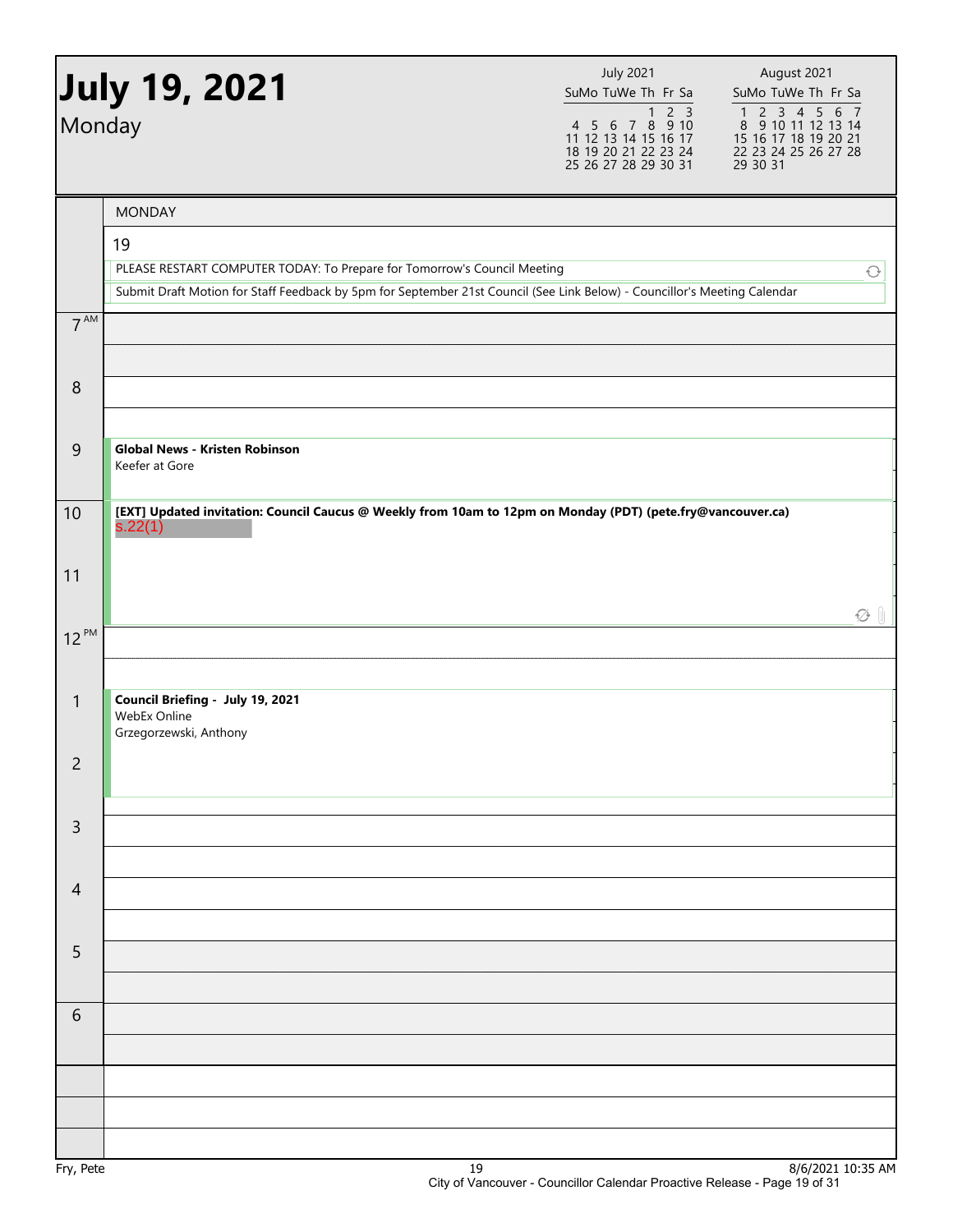| Tuesday          | <b>July 20, 2021</b>                                              | <b>July 2021</b><br>SuMo TuWe Th Fr Sa<br>$1 2 3$<br>4 5 6 7 8 9 10<br>11 12 13 14 15 16 17<br>18 19 20 21 22 23 24<br>25 26 27 28 29 30 31 | August 2021<br>SuMo TuWe Th Fr Sa<br>$\begin{array}{cccccc} 1 & 2 & 3 & 4 & 5 & 6 & 7 \\ 8 & 9 & 10 & 11 & 12 & 13 & 14 \end{array}$<br>15 16 17 18 19 20 21<br>22 23 24 25 26 27 28<br>29 30 31 |
|------------------|-------------------------------------------------------------------|---------------------------------------------------------------------------------------------------------------------------------------------|--------------------------------------------------------------------------------------------------------------------------------------------------------------------------------------------------|
|                  | TUESDAY                                                           |                                                                                                                                             |                                                                                                                                                                                                  |
|                  | 20                                                                |                                                                                                                                             |                                                                                                                                                                                                  |
| $7^{\text{AM}}$  |                                                                   |                                                                                                                                             |                                                                                                                                                                                                  |
|                  |                                                                   |                                                                                                                                             |                                                                                                                                                                                                  |
| $\,8\,$          |                                                                   |                                                                                                                                             |                                                                                                                                                                                                  |
| $\boldsymbol{9}$ |                                                                   |                                                                                                                                             |                                                                                                                                                                                                  |
|                  | <b>Council - July 20, 2021</b><br>WebEx Online<br>Kennett, Bonnie |                                                                                                                                             |                                                                                                                                                                                                  |
| 10               |                                                                   |                                                                                                                                             |                                                                                                                                                                                                  |
| 11               |                                                                   |                                                                                                                                             |                                                                                                                                                                                                  |
|                  |                                                                   |                                                                                                                                             |                                                                                                                                                                                                  |
| $12^{PM}$        |                                                                   |                                                                                                                                             |                                                                                                                                                                                                  |
| $\mathbf{1}$     |                                                                   |                                                                                                                                             |                                                                                                                                                                                                  |
|                  |                                                                   |                                                                                                                                             |                                                                                                                                                                                                  |
| $\overline{c}$   |                                                                   | In Camera - July 20, 2021<br>WebEx Online<br>Swanston, Denise                                                                               |                                                                                                                                                                                                  |
| $\mathsf{3}$     |                                                                   |                                                                                                                                             |                                                                                                                                                                                                  |
|                  |                                                                   |                                                                                                                                             |                                                                                                                                                                                                  |
| $\overline{4}$   |                                                                   |                                                                                                                                             |                                                                                                                                                                                                  |
|                  |                                                                   |                                                                                                                                             |                                                                                                                                                                                                  |
| 5                |                                                                   |                                                                                                                                             |                                                                                                                                                                                                  |
| 6                |                                                                   |                                                                                                                                             |                                                                                                                                                                                                  |
|                  |                                                                   |                                                                                                                                             |                                                                                                                                                                                                  |
|                  |                                                                   |                                                                                                                                             |                                                                                                                                                                                                  |
|                  |                                                                   |                                                                                                                                             |                                                                                                                                                                                                  |
| D.               | $\mathbf{a}$                                                      |                                                                                                                                             | 0/0.02110.25M                                                                                                                                                                                    |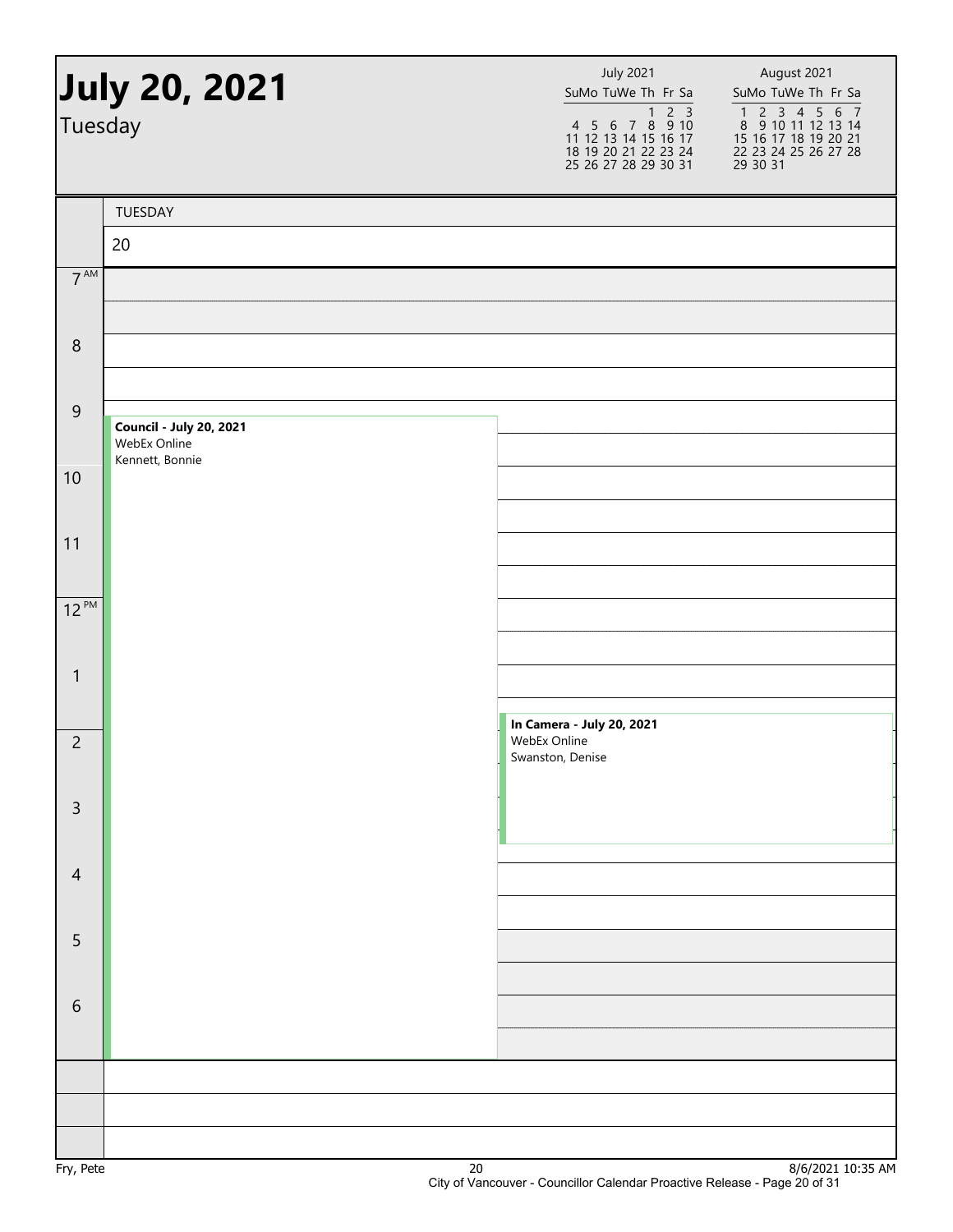|                 | <b>July 21, 2021</b><br>Wednesday                                                                            | <b>July 2021</b><br>SuMo TuWe Th Fr Sa<br>$2 \overline{3}$<br>$\mathbf{1}$<br>4 5 6 7 8 9 10<br>11 12 13 14 15 16 17<br>18 19 20 21 22 23 24<br>25 26 27 28 29 30 31 | August 2021<br>SuMo TuWe Th Fr Sa<br>$\begin{array}{cccccc}\n1 & 2 & 3 & 4 & 5 & 6 & 7 \\ 8 & 9 & 10 & 11 & 12 & 13 & 14\n\end{array}$<br>15 16 17 18 19 20 21<br>22 23 24 25 26 27 28<br>29 30 31 |
|-----------------|--------------------------------------------------------------------------------------------------------------|----------------------------------------------------------------------------------------------------------------------------------------------------------------------|----------------------------------------------------------------------------------------------------------------------------------------------------------------------------------------------------|
|                 |                                                                                                              |                                                                                                                                                                      |                                                                                                                                                                                                    |
|                 | WEDNESDAY                                                                                                    |                                                                                                                                                                      |                                                                                                                                                                                                    |
|                 | 21<br>REMINDER: Quotes for Info Bulletin (submit to Maria by 12pm on Thursday) (maria.pontikis@vancouver.ca) |                                                                                                                                                                      |                                                                                                                                                                                                    |
| 7 <sup>AM</sup> |                                                                                                              |                                                                                                                                                                      |                                                                                                                                                                                                    |
|                 |                                                                                                              |                                                                                                                                                                      |                                                                                                                                                                                                    |
| $\,8\,$         |                                                                                                              |                                                                                                                                                                      |                                                                                                                                                                                                    |
|                 |                                                                                                              |                                                                                                                                                                      |                                                                                                                                                                                                    |
| 9               |                                                                                                              |                                                                                                                                                                      |                                                                                                                                                                                                    |
|                 | <b>Standing Committee on City Finance and Services - Wednesday,</b>                                          |                                                                                                                                                                      |                                                                                                                                                                                                    |
| 10              | July 21, 2021<br>WebEx Online                                                                                |                                                                                                                                                                      |                                                                                                                                                                                                    |
|                 | Choi, Rowena                                                                                                 |                                                                                                                                                                      |                                                                                                                                                                                                    |
| 11              |                                                                                                              | <b>VCPC Executive/Councillor Fry Monthly Meeting</b><br>Council Office, 3rd Floor City Hall, 453 West 12th Avenue                                                    |                                                                                                                                                                                                    |
|                 |                                                                                                              | Fry, Pete                                                                                                                                                            | $\bigcirc$                                                                                                                                                                                         |
| $12^{PM}$       |                                                                                                              |                                                                                                                                                                      |                                                                                                                                                                                                    |
|                 |                                                                                                              |                                                                                                                                                                      |                                                                                                                                                                                                    |
| $\mathbf{1}$    |                                                                                                              |                                                                                                                                                                      |                                                                                                                                                                                                    |
|                 |                                                                                                              |                                                                                                                                                                      |                                                                                                                                                                                                    |
| $\overline{c}$  |                                                                                                              |                                                                                                                                                                      |                                                                                                                                                                                                    |
|                 |                                                                                                              |                                                                                                                                                                      |                                                                                                                                                                                                    |
| $\overline{3}$  |                                                                                                              |                                                                                                                                                                      |                                                                                                                                                                                                    |
| $\overline{4}$  |                                                                                                              |                                                                                                                                                                      |                                                                                                                                                                                                    |
|                 |                                                                                                              |                                                                                                                                                                      |                                                                                                                                                                                                    |
| 5               |                                                                                                              |                                                                                                                                                                      |                                                                                                                                                                                                    |
|                 |                                                                                                              | <b>Special Library Board Meeting</b>                                                                                                                                 |                                                                                                                                                                                                    |
| 6               |                                                                                                              | Zoom; Chrysalyn Tolentino                                                                                                                                            |                                                                                                                                                                                                    |
|                 |                                                                                                              |                                                                                                                                                                      |                                                                                                                                                                                                    |
|                 |                                                                                                              |                                                                                                                                                                      |                                                                                                                                                                                                    |
|                 |                                                                                                              |                                                                                                                                                                      |                                                                                                                                                                                                    |
|                 |                                                                                                              |                                                                                                                                                                      |                                                                                                                                                                                                    |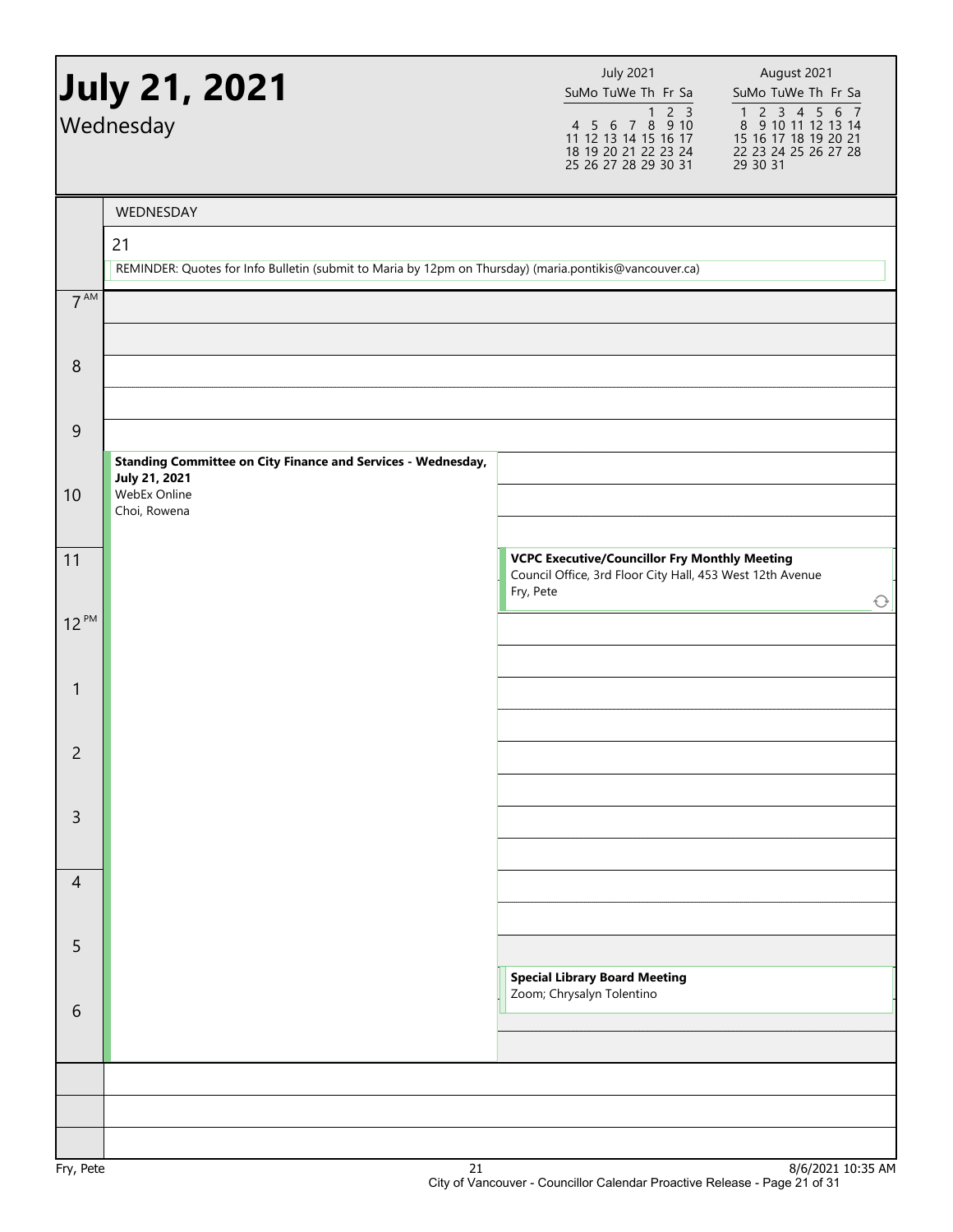| <b>July 22, 2021</b><br>Thursday |                                                                                                                                         | <b>July 2021</b><br>August 2021<br>SuMo TuWe Th Fr Sa<br>SuMo TuWe Th Fr Sa<br>4 5 6 7 8 9 10<br>$\begin{array}{cccccc}\n1 & 2 & 3 & 4 & 5 & 6 & 7 \\ 8 & 9 & 10 & 11 & 12 & 13 & 14\n\end{array}$<br>11 12 13 14 15 16 17<br>15 16 17 18 19 20 21<br>18 19 20 21 22 23 24<br>22 23 24 25 26 27 28<br>25 26 27 28 29 30 31<br>29 30 31 |
|----------------------------------|-----------------------------------------------------------------------------------------------------------------------------------------|----------------------------------------------------------------------------------------------------------------------------------------------------------------------------------------------------------------------------------------------------------------------------------------------------------------------------------------|
|                                  | THURSDAY                                                                                                                                |                                                                                                                                                                                                                                                                                                                                        |
|                                  | 22                                                                                                                                      |                                                                                                                                                                                                                                                                                                                                        |
| 7 <sup>AM</sup>                  |                                                                                                                                         |                                                                                                                                                                                                                                                                                                                                        |
|                                  |                                                                                                                                         |                                                                                                                                                                                                                                                                                                                                        |
| $\boldsymbol{8}$                 |                                                                                                                                         |                                                                                                                                                                                                                                                                                                                                        |
|                                  | Auditor General Recruitment Committee (followed by In Camera)<br>Council Chamber (CITYVAN)                                              |                                                                                                                                                                                                                                                                                                                                        |
| $\overline{9}$                   | <b>CC Meeting Requests</b>                                                                                                              | [EXT] Quarterly - Steering Committee Meeting (BCRB)<br>Zoom - Link Below<br>Melissa Giles                                                                                                                                                                                                                                              |
| 10                               | Reconvening Standing Committee on City Finance and Services<br>meeting (reconvening from July 21, 2021)<br>WebEx Online<br>Choi, Rowena |                                                                                                                                                                                                                                                                                                                                        |
|                                  |                                                                                                                                         |                                                                                                                                                                                                                                                                                                                                        |
| 11                               |                                                                                                                                         |                                                                                                                                                                                                                                                                                                                                        |
| $12^{PM}$                        |                                                                                                                                         |                                                                                                                                                                                                                                                                                                                                        |
|                                  |                                                                                                                                         |                                                                                                                                                                                                                                                                                                                                        |
| 1                                |                                                                                                                                         |                                                                                                                                                                                                                                                                                                                                        |
|                                  |                                                                                                                                         |                                                                                                                                                                                                                                                                                                                                        |
| $\overline{c}$                   |                                                                                                                                         | <b>JOINT GREEN MEETINGS</b>                                                                                                                                                                                                                                                                                                            |
|                                  |                                                                                                                                         | TBD<br>Fry, Pete                                                                                                                                                                                                                                                                                                                       |
| $\mathsf{3}$                     |                                                                                                                                         |                                                                                                                                                                                                                                                                                                                                        |
|                                  |                                                                                                                                         | $\varnothing$                                                                                                                                                                                                                                                                                                                          |
| $\overline{4}$                   |                                                                                                                                         |                                                                                                                                                                                                                                                                                                                                        |
|                                  |                                                                                                                                         |                                                                                                                                                                                                                                                                                                                                        |
| 5                                |                                                                                                                                         |                                                                                                                                                                                                                                                                                                                                        |
|                                  |                                                                                                                                         |                                                                                                                                                                                                                                                                                                                                        |
| 6                                |                                                                                                                                         |                                                                                                                                                                                                                                                                                                                                        |
|                                  |                                                                                                                                         |                                                                                                                                                                                                                                                                                                                                        |
|                                  |                                                                                                                                         |                                                                                                                                                                                                                                                                                                                                        |
|                                  |                                                                                                                                         |                                                                                                                                                                                                                                                                                                                                        |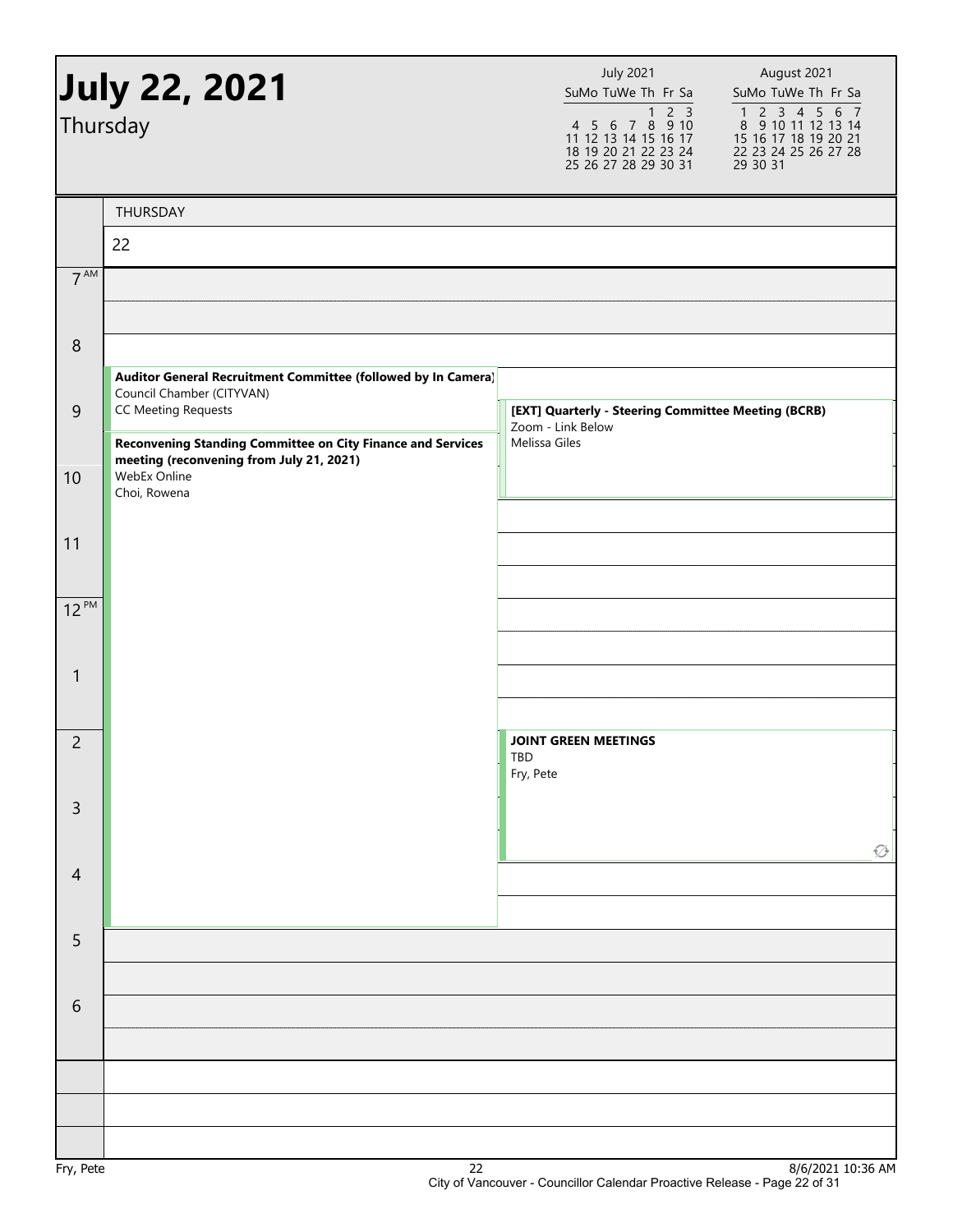| July 23, 2021<br>Friday |                                                                                                                      | <b>July 2021</b><br>SuMo TuWe Th Fr Sa<br>$\overline{2}$ $\overline{3}$<br>$\mathbf{1}$<br>4 5 6 7 8 9 10<br>11 12 13 14 15 16 17<br>18 19 20 21 22 23 24<br>25 26 27 28 29 30 31 | August 2021<br>SuMo TuWe Th Fr Sa<br>$\begin{array}{cccccc}\n1 & 2 & 3 & 4 & 5 & 6 & 7 \\ 8 & 9 & 10 & 11 & 12 & 13 & 14\n\end{array}$<br>15 16 17 18 19 20 21<br>22 23 24 25 26 27 28<br>29 30 31 |  |
|-------------------------|----------------------------------------------------------------------------------------------------------------------|-----------------------------------------------------------------------------------------------------------------------------------------------------------------------------------|----------------------------------------------------------------------------------------------------------------------------------------------------------------------------------------------------|--|
|                         | <b>FRIDAY</b>                                                                                                        |                                                                                                                                                                                   |                                                                                                                                                                                                    |  |
|                         | 23                                                                                                                   |                                                                                                                                                                                   |                                                                                                                                                                                                    |  |
| $7^{\text{AM}}$         |                                                                                                                      |                                                                                                                                                                                   |                                                                                                                                                                                                    |  |
|                         |                                                                                                                      |                                                                                                                                                                                   |                                                                                                                                                                                                    |  |
| $\,8\,$                 |                                                                                                                      |                                                                                                                                                                                   |                                                                                                                                                                                                    |  |
|                         | [EXT] Invitation: Pete & Nimrod Zoom meeting @ Fri 23 Jul 2021 6:30pm - 7:30pm (IDT) (pete.fry@vancouver.ca)<br>Zoom |                                                                                                                                                                                   |                                                                                                                                                                                                    |  |
| $\overline{9}$          | s.22(1)                                                                                                              |                                                                                                                                                                                   | Û                                                                                                                                                                                                  |  |
|                         |                                                                                                                      |                                                                                                                                                                                   |                                                                                                                                                                                                    |  |
| 10                      | Cruise ships and dumping; Webex; Fry, Pete                                                                           |                                                                                                                                                                                   |                                                                                                                                                                                                    |  |
|                         |                                                                                                                      |                                                                                                                                                                                   |                                                                                                                                                                                                    |  |
| 11                      | [EXT] Councillor Fry/Byron Chard Discussion ; Microsoft Teams Meeting; Byron Chard                                   |                                                                                                                                                                                   |                                                                                                                                                                                                    |  |
| $12^{PM}$               |                                                                                                                      |                                                                                                                                                                                   |                                                                                                                                                                                                    |  |
|                         |                                                                                                                      |                                                                                                                                                                                   |                                                                                                                                                                                                    |  |
| $\mathbf{1}$            |                                                                                                                      |                                                                                                                                                                                   |                                                                                                                                                                                                    |  |
|                         |                                                                                                                      |                                                                                                                                                                                   |                                                                                                                                                                                                    |  |
| $\overline{c}$          |                                                                                                                      |                                                                                                                                                                                   |                                                                                                                                                                                                    |  |
|                         |                                                                                                                      |                                                                                                                                                                                   |                                                                                                                                                                                                    |  |
| $\mathsf{3}$            |                                                                                                                      |                                                                                                                                                                                   |                                                                                                                                                                                                    |  |
|                         |                                                                                                                      |                                                                                                                                                                                   |                                                                                                                                                                                                    |  |
| $\overline{4}$          |                                                                                                                      |                                                                                                                                                                                   |                                                                                                                                                                                                    |  |
|                         |                                                                                                                      |                                                                                                                                                                                   |                                                                                                                                                                                                    |  |
| 5                       |                                                                                                                      |                                                                                                                                                                                   |                                                                                                                                                                                                    |  |
|                         |                                                                                                                      |                                                                                                                                                                                   |                                                                                                                                                                                                    |  |
| $6\,$                   |                                                                                                                      |                                                                                                                                                                                   |                                                                                                                                                                                                    |  |
|                         |                                                                                                                      |                                                                                                                                                                                   |                                                                                                                                                                                                    |  |
|                         |                                                                                                                      |                                                                                                                                                                                   |                                                                                                                                                                                                    |  |
|                         |                                                                                                                      |                                                                                                                                                                                   |                                                                                                                                                                                                    |  |
| D <sub>0</sub>          | כר                                                                                                                   |                                                                                                                                                                                   | Q/E/2021, 10.26, AB                                                                                                                                                                                |  |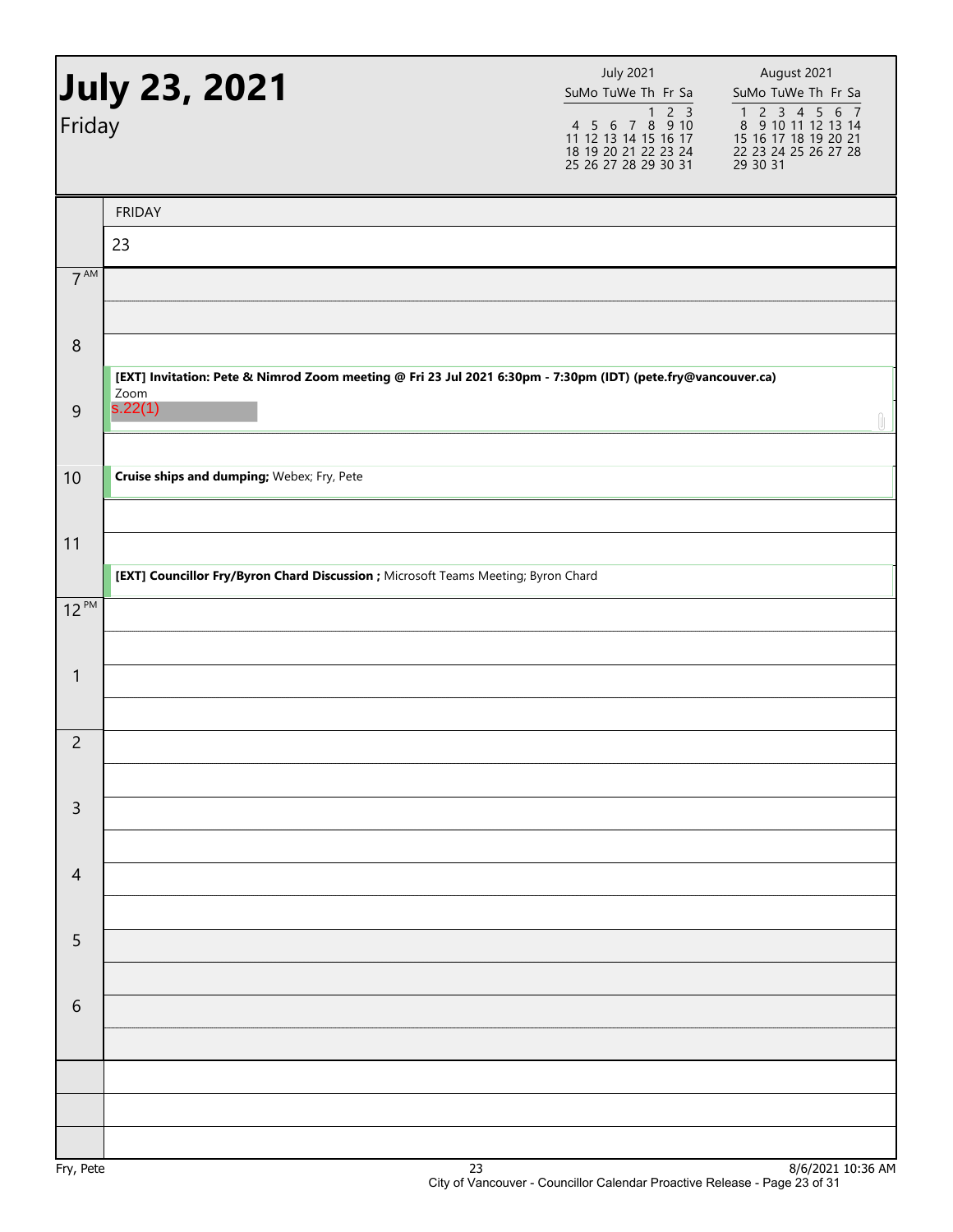| July 24, 2021<br>Saturday |                    | <b>July 2021</b><br>SuMo TuWe Th Fr Sa<br>1 2 3<br>4 5 6 7 8 9 10<br>11 12 13 14 15 16 17<br>18 19 20 21 22 23 24<br>25 26 27 28 29 30 31 | August 2021<br>SuMo TuWe Th Fr Sa<br>1 2 3 4 5 6 7<br>8 9 10 11 12 13 14<br>15 16 17 18 19 20 21<br>22 23 24 25 26 27 28<br>29 30 31 |  |
|---------------------------|--------------------|-------------------------------------------------------------------------------------------------------------------------------------------|--------------------------------------------------------------------------------------------------------------------------------------|--|
|                           | SATURDAY           |                                                                                                                                           |                                                                                                                                      |  |
|                           | 24                 |                                                                                                                                           |                                                                                                                                      |  |
| 7 <sup>AM</sup>           |                    |                                                                                                                                           |                                                                                                                                      |  |
|                           |                    |                                                                                                                                           |                                                                                                                                      |  |
| $\,8\,$                   |                    |                                                                                                                                           |                                                                                                                                      |  |
| $\mathsf 9$               |                    |                                                                                                                                           |                                                                                                                                      |  |
|                           |                    |                                                                                                                                           |                                                                                                                                      |  |
| 10                        |                    |                                                                                                                                           |                                                                                                                                      |  |
|                           |                    |                                                                                                                                           |                                                                                                                                      |  |
| 11                        |                    |                                                                                                                                           |                                                                                                                                      |  |
|                           |                    |                                                                                                                                           |                                                                                                                                      |  |
| $12^{PM}$                 |                    |                                                                                                                                           |                                                                                                                                      |  |
| $\mathbf{1}$              | <b>Gunargie TV</b> |                                                                                                                                           |                                                                                                                                      |  |
|                           | Caveman Cafe       |                                                                                                                                           |                                                                                                                                      |  |
| $\overline{c}$            |                    |                                                                                                                                           |                                                                                                                                      |  |
|                           |                    |                                                                                                                                           |                                                                                                                                      |  |
| $\mathsf{3}$              |                    |                                                                                                                                           |                                                                                                                                      |  |
|                           |                    |                                                                                                                                           |                                                                                                                                      |  |
| $\overline{4}$            |                    |                                                                                                                                           |                                                                                                                                      |  |
| $\sqrt{5}$                |                    |                                                                                                                                           |                                                                                                                                      |  |
|                           |                    |                                                                                                                                           |                                                                                                                                      |  |
| $\sqrt{6}$                |                    |                                                                                                                                           |                                                                                                                                      |  |
|                           |                    |                                                                                                                                           |                                                                                                                                      |  |
|                           |                    |                                                                                                                                           |                                                                                                                                      |  |
|                           |                    |                                                                                                                                           |                                                                                                                                      |  |
|                           |                    |                                                                                                                                           |                                                                                                                                      |  |
|                           |                    |                                                                                                                                           | 0/0                                                                                                                                  |  |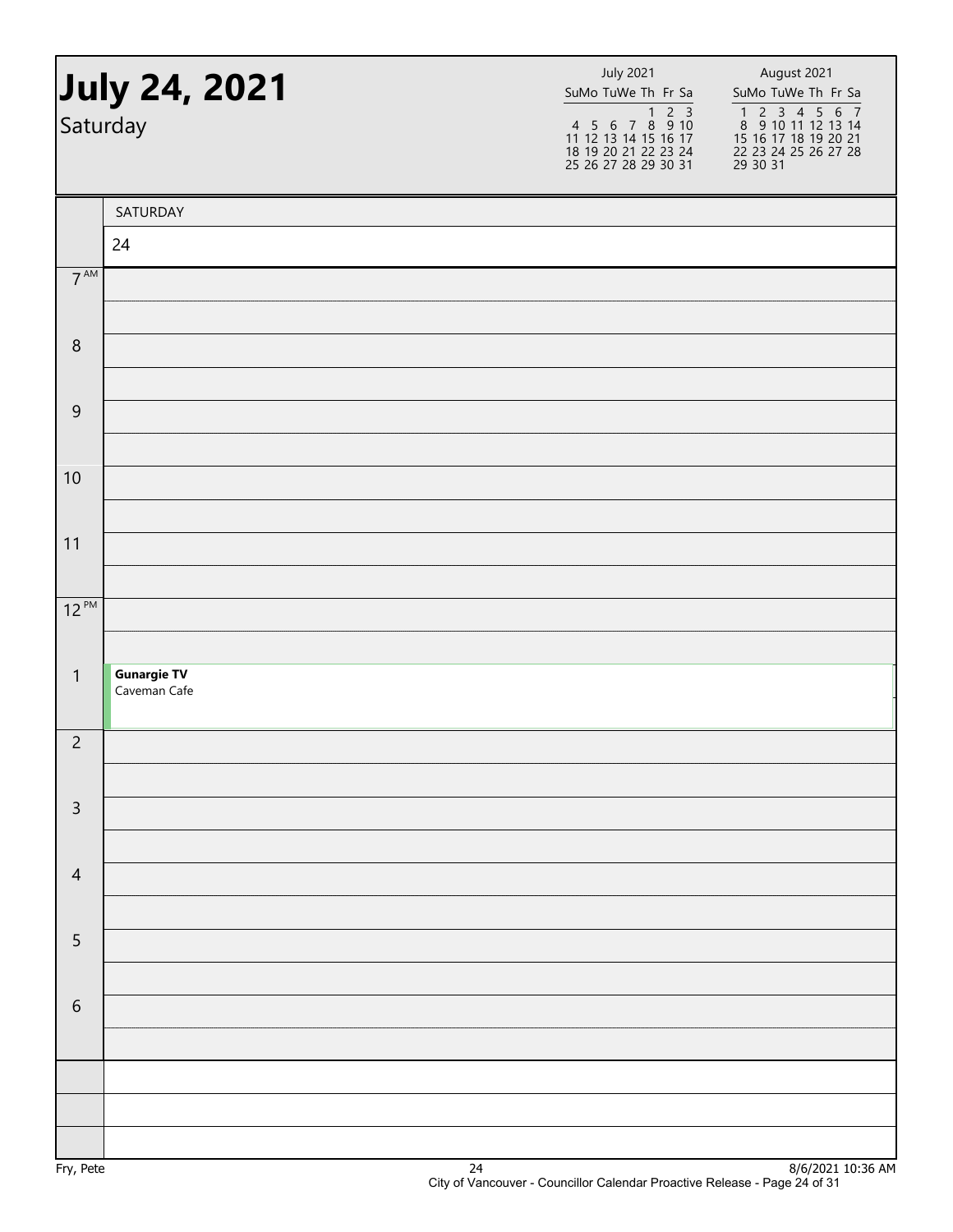| July 25, 2021<br>Sunday |        | <b>July 2021</b><br>SuMo TuWe Th Fr Sa | August 2021<br>SuMo TuWe Th Fr Sa<br>1 2 3 4 5 6 7<br>8 9 10 11 12 13 14<br>15 16 17 18 19 20 21<br>22 23 24 25 26 27 28<br>29 30 31 |
|-------------------------|--------|----------------------------------------|--------------------------------------------------------------------------------------------------------------------------------------|
|                         | SUNDAY |                                        |                                                                                                                                      |
|                         | 25     |                                        |                                                                                                                                      |
| $7^{\text{AM}}$         |        |                                        |                                                                                                                                      |
|                         |        |                                        |                                                                                                                                      |
| $\boldsymbol{8}$        |        |                                        |                                                                                                                                      |
| $\overline{9}$          |        |                                        |                                                                                                                                      |
|                         |        |                                        |                                                                                                                                      |
| 10                      |        |                                        |                                                                                                                                      |
|                         |        |                                        |                                                                                                                                      |
| 11                      |        |                                        |                                                                                                                                      |
| $12^{PM}$               |        |                                        |                                                                                                                                      |
|                         |        |                                        |                                                                                                                                      |
| $\mathbf{1}$            |        |                                        |                                                                                                                                      |
|                         |        |                                        |                                                                                                                                      |
| $\overline{c}$          |        |                                        |                                                                                                                                      |
| $\mathsf{3}$            |        |                                        |                                                                                                                                      |
|                         |        |                                        |                                                                                                                                      |
| $\overline{4}$          |        |                                        |                                                                                                                                      |
|                         |        |                                        |                                                                                                                                      |
| $\sqrt{5}$              |        |                                        |                                                                                                                                      |
|                         |        |                                        |                                                                                                                                      |
| $\sqrt{6}$              |        |                                        |                                                                                                                                      |
|                         |        |                                        |                                                                                                                                      |
|                         |        |                                        |                                                                                                                                      |
|                         |        |                                        |                                                                                                                                      |
|                         |        |                                        |                                                                                                                                      |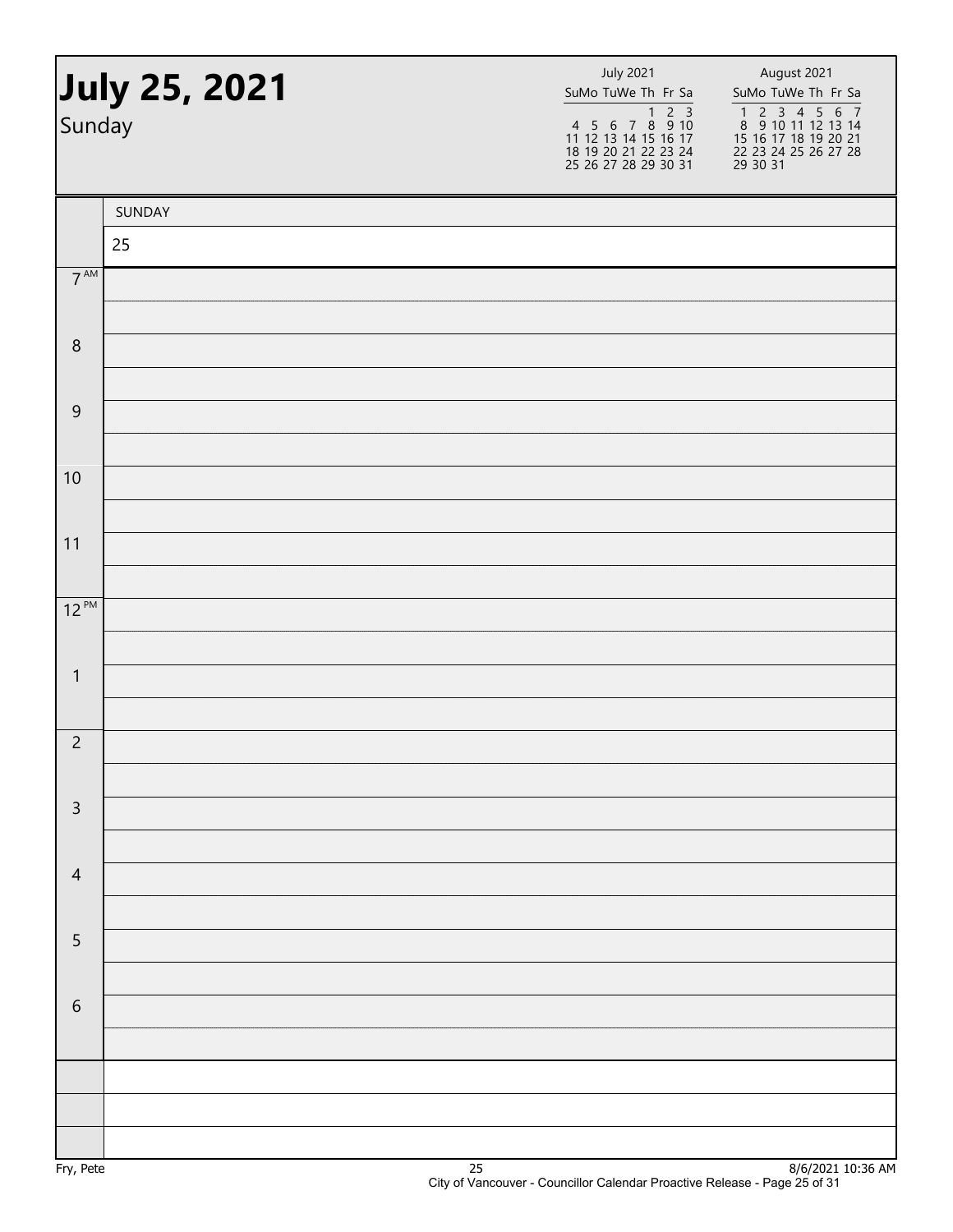| Monday          | July 26, 2021                                                                        |                                                                                                                              | <b>July 2021</b><br>SuMo TuWe Th Fr Sa<br>$2 \overline{3}$<br>$\mathbf{1}$<br>4 5 6 7 8 9 10<br>11 12 13 14 15 16 17<br>18 19 20 21 22 23 24<br>25 26 27 28 29 30 31 | August 2021<br>SuMo TuWe Th Fr Sa<br>1 2 3 4 5 6 7<br>8 9 10 11 12 13 14<br>15 16 17 18 19 20 21<br>22 23 24 25 26 27 28<br>29 30 31 |
|-----------------|--------------------------------------------------------------------------------------|------------------------------------------------------------------------------------------------------------------------------|----------------------------------------------------------------------------------------------------------------------------------------------------------------------|--------------------------------------------------------------------------------------------------------------------------------------|
|                 | <b>MONDAY</b>                                                                        |                                                                                                                              |                                                                                                                                                                      |                                                                                                                                      |
|                 | 26                                                                                   |                                                                                                                              |                                                                                                                                                                      |                                                                                                                                      |
| 7 <sup>AM</sup> |                                                                                      |                                                                                                                              |                                                                                                                                                                      |                                                                                                                                      |
| 8               |                                                                                      |                                                                                                                              |                                                                                                                                                                      |                                                                                                                                      |
| 9               | Special Council Meeting + In Camera on                                               |                                                                                                                              |                                                                                                                                                                      |                                                                                                                                      |
| 10              | <b>July 26, 2021</b><br>WebEx Online<br>Choi, Rowena                                 | [EXT] Updated invitation: Council Caucus<br>@ Weekly from 10am to 12pm on<br>Monday (PDT) (pete.fry@vancouver.ca)<br>s.22(1) | s.15(1)(l)<br>Climate Leadership Caucus                                                                                                                              | <b>Invitation: Climate Caucus - Monday Confe</b><br>$O \parallel$                                                                    |
| 11              |                                                                                      |                                                                                                                              |                                                                                                                                                                      |                                                                                                                                      |
| $12^{PM}$       | Pride Launch, Proclamation and Flag<br>Raising<br>Councilors' north parking lot<br>Û |                                                                                                                              | $O$ $\theta$                                                                                                                                                         |                                                                                                                                      |
| $\mathbf{1}$    |                                                                                      |                                                                                                                              |                                                                                                                                                                      |                                                                                                                                      |
| $\overline{c}$  |                                                                                      |                                                                                                                              |                                                                                                                                                                      |                                                                                                                                      |
|                 | Wesgroup 1450 West Georgia; Teams Meeting; Kirby-Yung, Sarah                         |                                                                                                                              |                                                                                                                                                                      |                                                                                                                                      |
| $\mathsf{3}$    |                                                                                      |                                                                                                                              |                                                                                                                                                                      |                                                                                                                                      |
| $\overline{4}$  |                                                                                      |                                                                                                                              |                                                                                                                                                                      |                                                                                                                                      |
| 5               |                                                                                      |                                                                                                                              |                                                                                                                                                                      |                                                                                                                                      |
| 6               |                                                                                      |                                                                                                                              |                                                                                                                                                                      |                                                                                                                                      |
|                 |                                                                                      |                                                                                                                              |                                                                                                                                                                      |                                                                                                                                      |
| Fry Pete        |                                                                                      | 26                                                                                                                           |                                                                                                                                                                      | $R/6/20211036$ AM                                                                                                                    |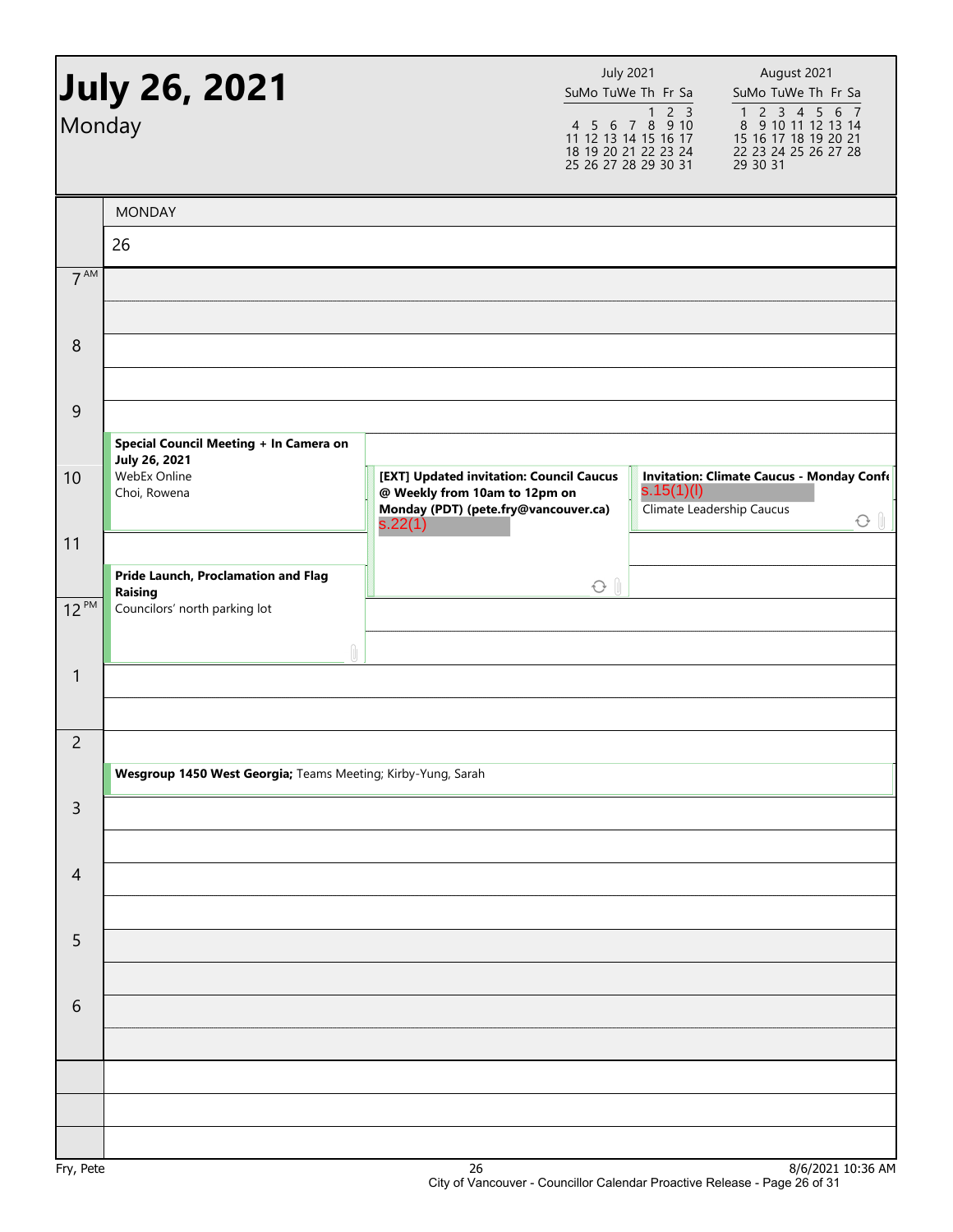| July 27, 2021        |                                                                                               | <b>July 2021</b><br>SuMo TuWe Th Fr Sa                                                 | August 2021<br>SuMo TuWe Th Fr Sa                                                                                                                             |
|----------------------|-----------------------------------------------------------------------------------------------|----------------------------------------------------------------------------------------|---------------------------------------------------------------------------------------------------------------------------------------------------------------|
| Tuesday              |                                                                                               | 4 5 6 7 8 9 10<br>11 12 13 14 15 16 17<br>18 19 20 21 22 23 24<br>25 26 27 28 29 30 31 | $\begin{array}{cccccc}\n1 & 2 & 3 & 4 & 5 & 6 & 7 \\ 8 & 9 & 10 & 11 & 12 & 13 & 14\n\end{array}$<br>15 16 17 18 19 20 21<br>22 23 24 25 26 27 28<br>29 30 31 |
|                      | TUESDAY                                                                                       |                                                                                        |                                                                                                                                                               |
|                      | 27                                                                                            |                                                                                        |                                                                                                                                                               |
| 7 <sup>AM</sup>      |                                                                                               |                                                                                        |                                                                                                                                                               |
|                      |                                                                                               |                                                                                        |                                                                                                                                                               |
| 8                    |                                                                                               |                                                                                        |                                                                                                                                                               |
|                      |                                                                                               |                                                                                        |                                                                                                                                                               |
| $\overline{9}$       |                                                                                               |                                                                                        |                                                                                                                                                               |
|                      |                                                                                               |                                                                                        |                                                                                                                                                               |
| 10                   | Meeting with J. Hiebert and B. Milroy; Hunnybee Bruncheonette at 789 Gore Ave; Dominato, Lisa |                                                                                        |                                                                                                                                                               |
|                      |                                                                                               |                                                                                        |                                                                                                                                                               |
| 11                   |                                                                                               |                                                                                        |                                                                                                                                                               |
|                      |                                                                                               |                                                                                        |                                                                                                                                                               |
| $12^{PM}$            |                                                                                               |                                                                                        |                                                                                                                                                               |
| $\mathbf{1}$         | FW: Meeting with Councillor Fry                                                               |                                                                                        |                                                                                                                                                               |
|                      | Cooper's Park (1020 Marinaside Cres, Vancouver BC, Canada)<br>Bailey, Brenda                  |                                                                                        |                                                                                                                                                               |
| $\overline{c}$       |                                                                                               |                                                                                        |                                                                                                                                                               |
|                      |                                                                                               |                                                                                        |                                                                                                                                                               |
| $\mathsf{3}$         |                                                                                               |                                                                                        |                                                                                                                                                               |
|                      |                                                                                               |                                                                                        |                                                                                                                                                               |
| $\overline{4}$       |                                                                                               |                                                                                        |                                                                                                                                                               |
|                      |                                                                                               |                                                                                        |                                                                                                                                                               |
| $\overline{5}$       |                                                                                               |                                                                                        |                                                                                                                                                               |
|                      |                                                                                               |                                                                                        |                                                                                                                                                               |
| 6                    |                                                                                               |                                                                                        |                                                                                                                                                               |
|                      |                                                                                               |                                                                                        |                                                                                                                                                               |
|                      |                                                                                               |                                                                                        |                                                                                                                                                               |
|                      |                                                                                               |                                                                                        |                                                                                                                                                               |
| $E_{m1}$ , $D_{n+n}$ | 77                                                                                            |                                                                                        | Q/E/2021, 10.26, AN                                                                                                                                           |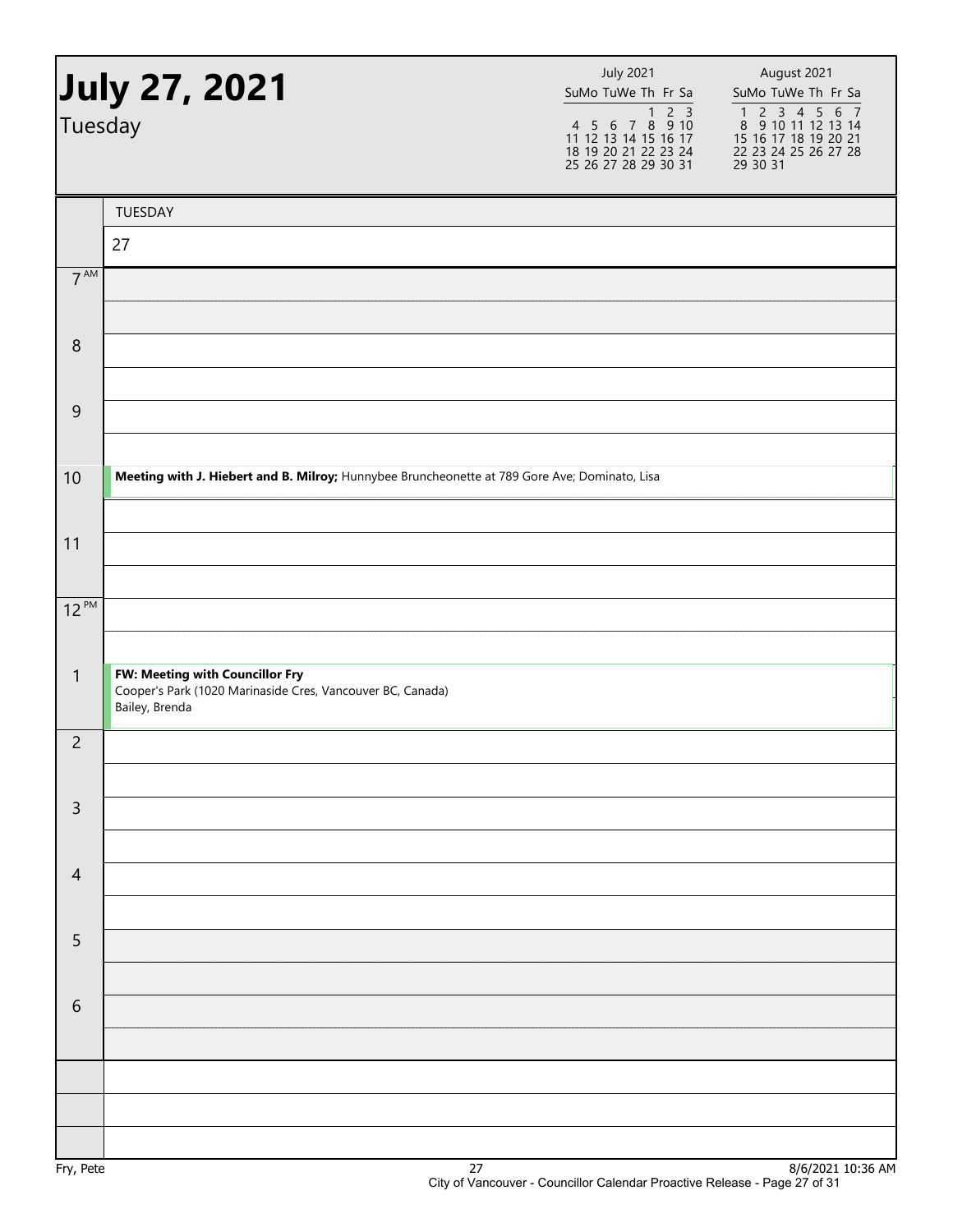|                  | <b>July 28, 2021</b><br>Wednesday                                                             | <b>July 2021</b><br>SuMo TuWe Th Fr Sa<br>4 5 6 7 8 9 10<br>11 12 13 14 15 16 17<br>18 19 20 21 22 23 24<br>25 26 27 28 29 30 31 | August 2021<br>SuMo TuWe Th Fr Sa<br>1 2 3 4 5 6 7<br>8 9 10 11 12 13 14<br>15 16 17 18 19 20 21<br>22 23 24 25 26 27 28<br>29 30 31 |
|------------------|-----------------------------------------------------------------------------------------------|----------------------------------------------------------------------------------------------------------------------------------|--------------------------------------------------------------------------------------------------------------------------------------|
|                  | WEDNESDAY                                                                                     |                                                                                                                                  |                                                                                                                                      |
|                  | 28                                                                                            |                                                                                                                                  |                                                                                                                                      |
| 7 <sup>AM</sup>  |                                                                                               |                                                                                                                                  |                                                                                                                                      |
| $\boldsymbol{8}$ |                                                                                               |                                                                                                                                  |                                                                                                                                      |
| $\overline{9}$   | <b>Private Appointment</b>                                                                    |                                                                                                                                  | $\mathbf{r}$                                                                                                                         |
| 10               | [EXT] SMU BC - Pete Fry - Vancouver City Councilor ; Microsoft Teams Meeting; Leanne Strachan |                                                                                                                                  |                                                                                                                                      |
| 11               |                                                                                               |                                                                                                                                  |                                                                                                                                      |
| $12^{PM}$        |                                                                                               |                                                                                                                                  |                                                                                                                                      |
| 1                |                                                                                               |                                                                                                                                  |                                                                                                                                      |
| $\overline{2}$   |                                                                                               |                                                                                                                                  |                                                                                                                                      |
| $\mathsf{3}$     | <b>Vancouver City Planning Commission Regular Meeting</b><br>Webex Online<br>Burris, Kevin    |                                                                                                                                  |                                                                                                                                      |
| $\overline{4}$   |                                                                                               |                                                                                                                                  |                                                                                                                                      |
| 5                | FW: Library Board Strategic Plan Measurement Workshop<br>Zoom<br>Chrysalyn Tolentino          |                                                                                                                                  |                                                                                                                                      |
| 6                | Library Board Regular Meeting<br>S.15(1)(l)<br>Chrysalyn Tolentino                            |                                                                                                                                  | λU                                                                                                                                   |
|                  | 7:00pm - 8:00pm Library Board In Camera Meeting(Zoom)                                         |                                                                                                                                  |                                                                                                                                      |
| Fry, Pete        |                                                                                               | 28                                                                                                                               | 8/6/2021 10:36 AM                                                                                                                    |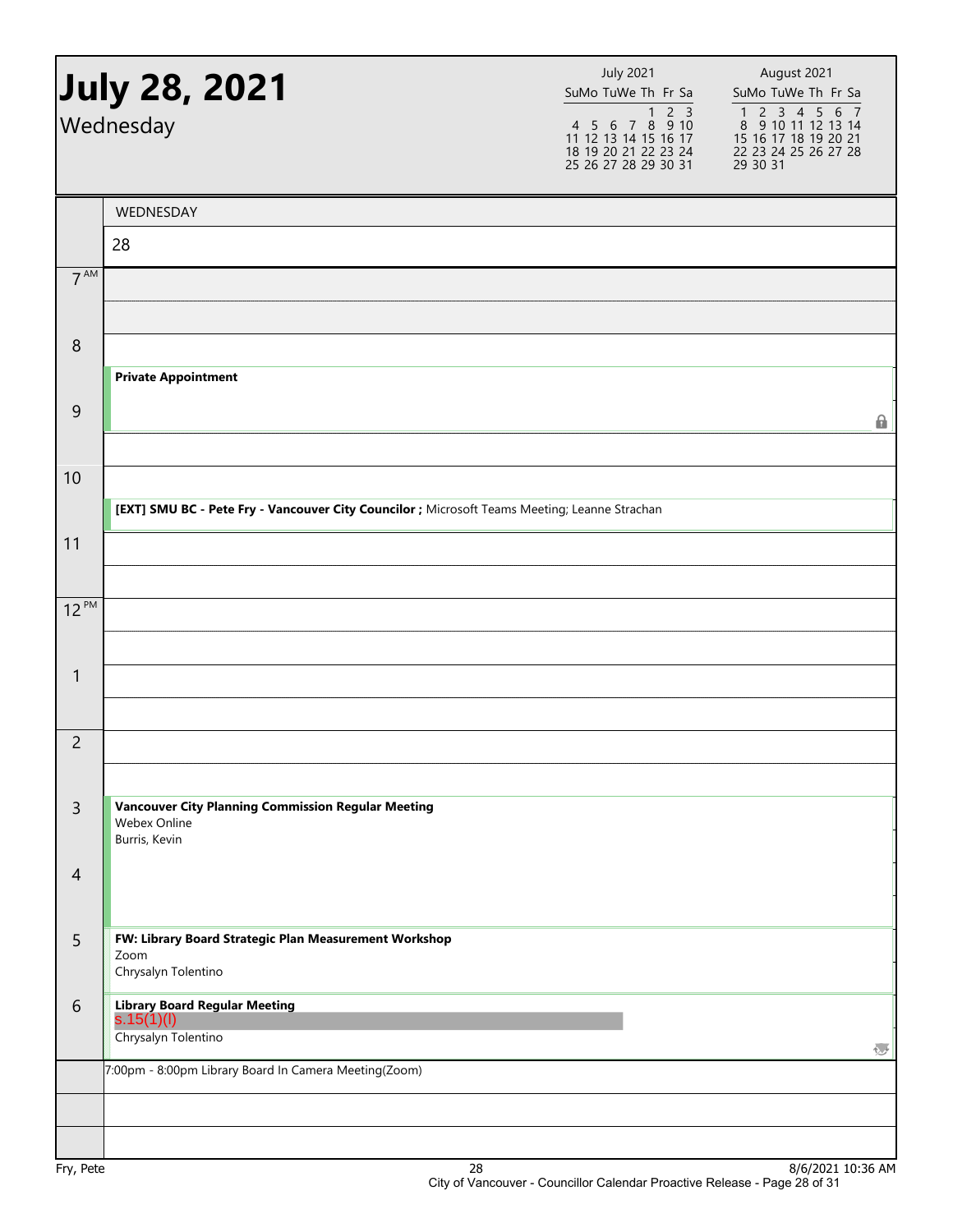| <b>July 29, 2021</b><br>Thursday |                                                                                         | <b>July 2021</b><br>SuMo TuWe Th Fr Sa<br>$2 \overline{3}$<br>1<br>4 5 6 7 8 9 10<br>11 12 13 14 15 16 17<br>18 19 20 21 22 23 24<br>25 26 27 28 29 30 31 | August 2021<br>SuMo TuWe Th Fr Sa<br>$\begin{array}{cccccc}\n1 & 2 & 3 & 4 & 5 & 6 & 7 \\ 8 & 9 & 10 & 11 & 12 & 13 & 14\n\end{array}$<br>15 16 17 18 19 20 21<br>22 23 24 25 26 27 28<br>29 30 31 |
|----------------------------------|-----------------------------------------------------------------------------------------|-----------------------------------------------------------------------------------------------------------------------------------------------------------|----------------------------------------------------------------------------------------------------------------------------------------------------------------------------------------------------|
|                                  | THURSDAY                                                                                |                                                                                                                                                           |                                                                                                                                                                                                    |
|                                  | 29                                                                                      |                                                                                                                                                           |                                                                                                                                                                                                    |
| 7 <sup>AM</sup>                  |                                                                                         |                                                                                                                                                           |                                                                                                                                                                                                    |
| 8                                |                                                                                         |                                                                                                                                                           |                                                                                                                                                                                                    |
| 9                                |                                                                                         |                                                                                                                                                           |                                                                                                                                                                                                    |
| 10                               | Metro Directors Staff Briefing - Iona Plant<br>Zoom; MacLean, Laurie                    | Cllr Fry/ Paul check-in; Webex; Mochrie, Paul                                                                                                             |                                                                                                                                                                                                    |
| 11                               |                                                                                         |                                                                                                                                                           |                                                                                                                                                                                                    |
| $12^{PM}$                        | <b>Metro Directors' Agenda Review Meeting</b><br>Webex - Details Below<br>Carr, Adriane |                                                                                                                                                           | $\varnothing$                                                                                                                                                                                      |
| $\mathbf{1}$                     | Special Council Meeting + In Camera on July 29, 2021<br>WebEx Online<br>Choi, Rowena    |                                                                                                                                                           |                                                                                                                                                                                                    |
| $\overline{c}$                   | <b>JOINT GREEN MEETINGS</b><br>TBD<br>Fry, Pete                                         | Vancouver Plan Meeting - (Councillors Bligh, Carr, Dominato, Fry<br>Webex - See Below<br>Carr, Adriane                                                    |                                                                                                                                                                                                    |
| $\mathsf{3}$                     | $\varnothing$                                                                           |                                                                                                                                                           |                                                                                                                                                                                                    |
| $\overline{4}$                   |                                                                                         |                                                                                                                                                           |                                                                                                                                                                                                    |
|                                  | Challenger Map Meeting; Webex - link below; Fry, Pete                                   |                                                                                                                                                           |                                                                                                                                                                                                    |
| 5                                |                                                                                         |                                                                                                                                                           |                                                                                                                                                                                                    |
| 6                                |                                                                                         |                                                                                                                                                           |                                                                                                                                                                                                    |
|                                  |                                                                                         |                                                                                                                                                           |                                                                                                                                                                                                    |
|                                  |                                                                                         |                                                                                                                                                           |                                                                                                                                                                                                    |
|                                  | $\mathcal{D}$                                                                           |                                                                                                                                                           | $Q/C/2021, 10.2C$ AM                                                                                                                                                                               |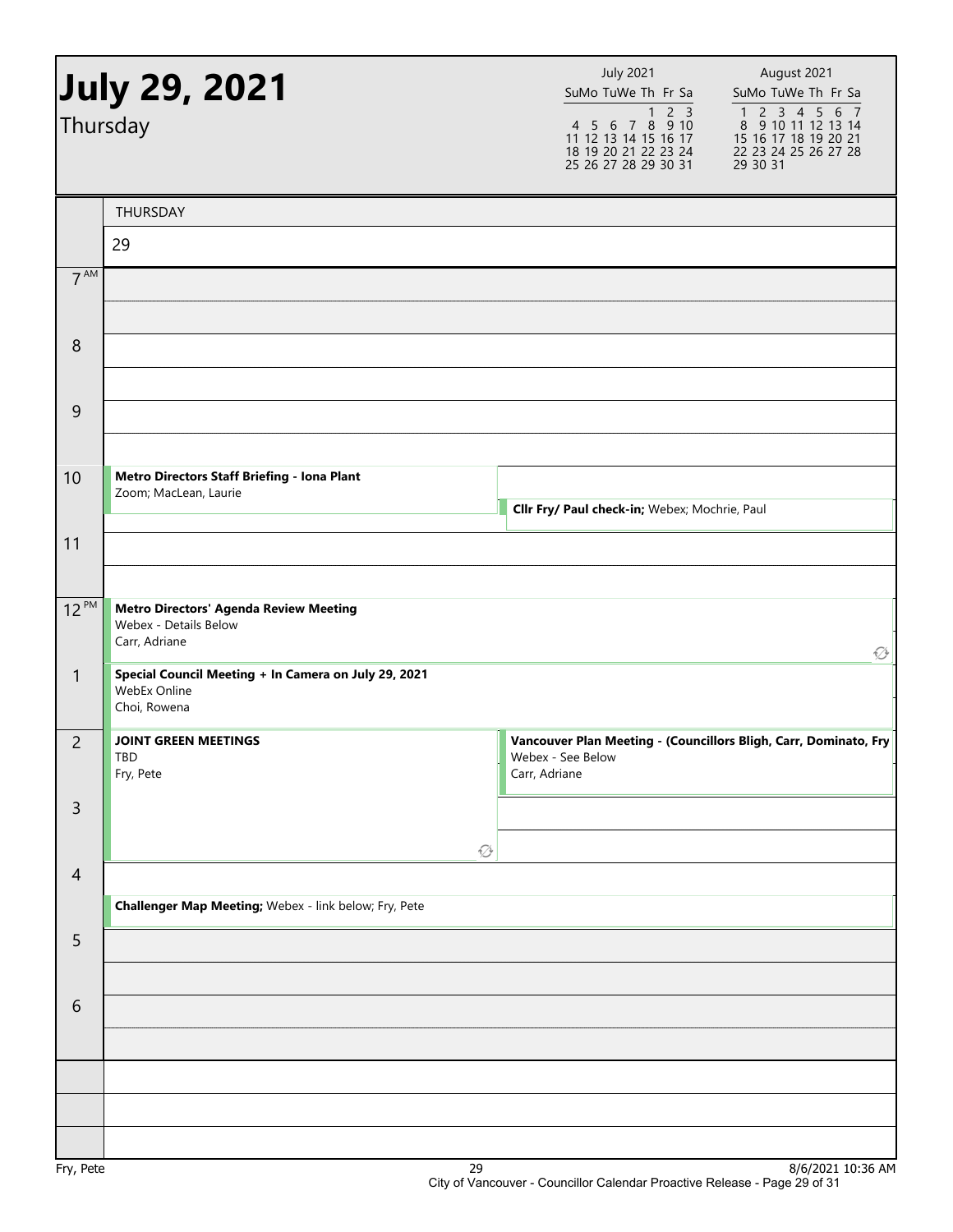| <b>July 30, 2021</b><br>Friday |                                                                                                                | <b>July 2021</b><br>SuMo TuWe Th Fr Sa<br>1 2 3<br>4 5 6 7 8 9 10<br>11 12 13 14 15 16 17<br>18 19 20 21 22 23 24<br>25 26 27 28 29 30 31 | August 2021<br>SuMo TuWe Th Fr Sa<br>$\begin{array}{cccccc}\n1 & 2 & 3 & 4 & 5 & 6 & 7 \\ 8 & 9 & 10 & 11 & 12 & 13 & 14\n\end{array}$<br>15 16 17 18 19 20 21<br>22 23 24 25 26 27 28<br>29 30 31 |
|--------------------------------|----------------------------------------------------------------------------------------------------------------|-------------------------------------------------------------------------------------------------------------------------------------------|----------------------------------------------------------------------------------------------------------------------------------------------------------------------------------------------------|
|                                | <b>FRIDAY</b>                                                                                                  |                                                                                                                                           |                                                                                                                                                                                                    |
|                                | 30                                                                                                             |                                                                                                                                           |                                                                                                                                                                                                    |
| 7 <sup>AM</sup>                |                                                                                                                |                                                                                                                                           |                                                                                                                                                                                                    |
| $\,8\,$                        |                                                                                                                |                                                                                                                                           |                                                                                                                                                                                                    |
| $\overline{9}$                 | July 30, 2021 MV Board Meeting<br>MV Office (Metro Vancouver Boardroom, 28th Floor, 4730 Kingsway, Burnaby BC) |                                                                                                                                           |                                                                                                                                                                                                    |
| $10\,$                         |                                                                                                                |                                                                                                                                           |                                                                                                                                                                                                    |
| 11                             |                                                                                                                |                                                                                                                                           |                                                                                                                                                                                                    |
| $12^{PM}$                      |                                                                                                                |                                                                                                                                           | Û                                                                                                                                                                                                  |
| $\mathbf{1}$                   | <b>Private Appointment</b>                                                                                     |                                                                                                                                           | 6                                                                                                                                                                                                  |
| $\overline{2}$                 | <b>OMNI</b>                                                                                                    |                                                                                                                                           |                                                                                                                                                                                                    |
| $\overline{3}$                 |                                                                                                                |                                                                                                                                           |                                                                                                                                                                                                    |
| $\overline{4}$                 |                                                                                                                |                                                                                                                                           |                                                                                                                                                                                                    |
| 5                              |                                                                                                                |                                                                                                                                           |                                                                                                                                                                                                    |
| 6                              |                                                                                                                |                                                                                                                                           |                                                                                                                                                                                                    |
|                                |                                                                                                                |                                                                                                                                           |                                                                                                                                                                                                    |
|                                |                                                                                                                |                                                                                                                                           |                                                                                                                                                                                                    |
|                                |                                                                                                                |                                                                                                                                           |                                                                                                                                                                                                    |
| Fry, Pete                      | $30\,$                                                                                                         |                                                                                                                                           | 8/6/2021 10:36 AM                                                                                                                                                                                  |